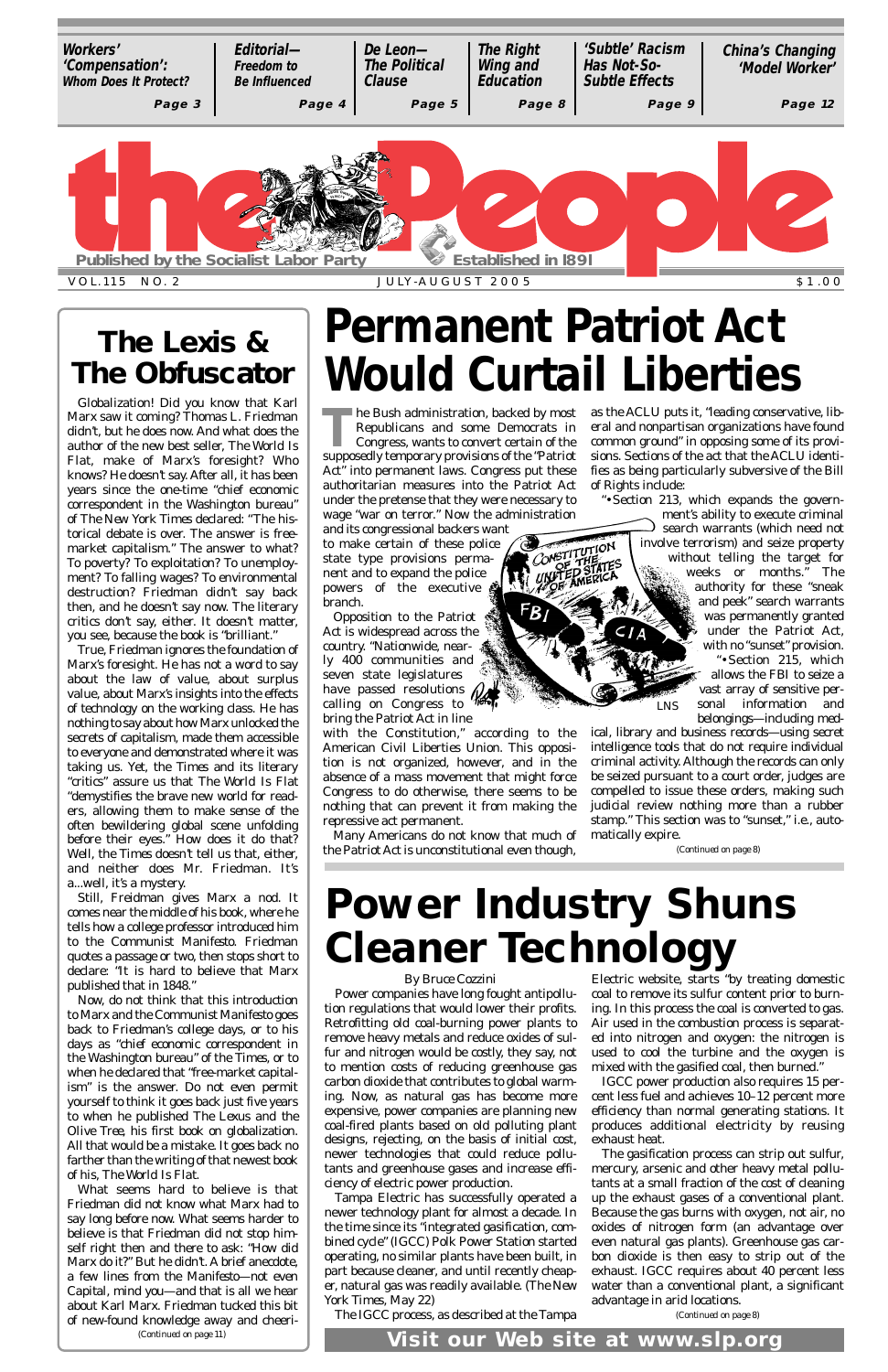*By Michael James* Academia has driven itself down a pedagogical dead-end street known as "multiculturalism."

Multiculturalism is essentially a "liberal" curricular effort to celebrate cultural diversity and to promote tolerance of others. A college text entitled *Multicultural Nonsexist Education* states that multiculturalism "emerged from the turmoil of the 1960s...in response to a need to placate pressure groups." Diversity is a beautiful thing. Tolerance, respect and appreciation are highly desirable things. To that extent, the various "liberation" movements of the '60s were understandable as an appropriate response against "Eurocentric" curricula in public and higher education that marginalized women, people of color and other minorities. So why is multiculturalism a dead end? Why is it impotent and essentially meaningless? The problem is that multiculturalists refuse to acknowledge the material reality of the class struggle and are too timid even to use the word class! An article in the spring 2005 multiculturalism magazine entitled *Teaching Tolerance* serves as a good example. The article praises Dr. Martin Luther King Jr.: "If we are ever to truly realize King's dream, we must all—regardless of race, religion, creed, ability or background—make the

### dream our own."

Notice how inclusive that sentence is! It includes nearly every possible human variable *except class*—unless, of course, one sees class lurking behind such murky terms as "ability and background." After all, to be "inclusive" one must not only ignore class, one must be prepared to counter "prejudiced" feelings against those whose "ability and background" consist of exploiting workers and rewarding themselves with opulence.

The article then asks readers to question

themselves regarding their sensitivity to others: "What knowledge do you lack about black history—or the history of Native Americans, the history of Islam, or histories of other races, religions, ethnicities and nationalities?" Missing is any mention of the history of the working class, the creators of all wealth.

Multiculturalism represents a complete abdication of classconsciousness. A Marxist has to wonder if the advocates of this philosophy are flesh and blood, material creatures that require food, shelter, clothing, health care, etc. Perhaps those advocates are just spirits or angels who subsist on mere pleasantries and good will. They totally flee from the reality of the class struggle in favor of a mindless and childlike plea for everyone to just be nice.

### *By Michael James*

Workers beware. We are under daily assault by the corporate, reactionary media. The intent is to lead intellectual and physical toilers, the producers of all wealth, into false consciousness and mental slavery.

Consider the example of Mortimer B. Zuckerman, publisher of the *New York Daily News* and publisher and editor-in-chief of *U.S. News & World Report*. Here is a sample from what he wrote for the May 30 issue of the magazine:

"Once upon a time, America's workers were protected by three good fairies. 'If you work all your life to build a new America and save when you can,' the fairies promised, 'we three will make your dreams of a secure and happy retirement come true.' "

The three "good fairies" that supposedly have protected workers in retirement are Social Security, pensions and inflation control. However, not all is well in Zuckerman's fairyland. "Today," he laments, "the fairies' promises are unraveling before our eyes."

Zuckerman would like to see "at least a semblance of equity" in pension distribution, whatever that may mean. He calls for congressional action to resuscitate his asphyxiating pixies, and he urges readers to regard proposed reforms as "giving the three fairies a new lease on life."

You might be tempted to acknowledge Zuckerman for expressing concern for the plight of the working class. Forget it. Do not be duped. Last year he editorialized about extravagant CEO pay and the threat that poses to capitalism. (*The People*, May-June 2004)

Now Zuckerman is worried about the assault on worker retirement plans because it too may pose a threat to the stability of capitalism. He wants this criminal system to continue, but with a wary eye on the working class and ever mindful of protecting capitalism's veneer of legitimacy.

We doubt he would argue the point for one

second. What may be in the back of his mind, however, is something Karl Marx wrote in *The Eighteenth Brumaire of Louis Bonaparte*: "The bourgeoisie, to be sure, is bound to fear the stupidity of the masses as long as they remain conservative, and the insight of the masses as soon as they become revolutionary." Keeping workers down and docile is what advertisers pay the Zuckermans to do. Deprive the working class of too much and working-class docility could soon turn into dangerousness.

What exactly makes Zuckerman's talk of "good fairies" and "magic guardians" so insulting to the working class? Partly it is because the language is what one uses when speaking to children, but workers are used to that. More important is that Zuckerman used such wordplay to conceal the reality of the class struggle.

The truth is that American workers have had to organize, strike, fight and die for wages, benefits, safety, dignity and survival. American history reveals capitalism to be nothing less than an expression of contempt for the working class, from the Triangle Shirtwaist fire to the recent busting of pensions at "worker owned" United Airlines. Zuckerman's editorial is a deep insult to the working class and its struggle against its capitalist exploiters.

The tragedy of that struggle cannot be fully understood without understanding the ephemeral and deceptive nature of the reform goals striven after and the base betrayal of workingclass aspirations by the labor merchants, their misnamed "unions," their "friend of labor" politician pals and, of course, professional propagandists such as Mortimer B. Zuckerman.

Indeed, these Zuckerman "fairies" are more akin to three cackling hyenas hideously squeezed into fairy costumes for some grotesque masquerade. Take the fairy who supposedly "guarded personal savings against the ogres of inflation" as Exhibit A.

Any worker who has been around for a while

remembers that the "inflation ogre" has a first name. Its first name is "wage," or "wages."

"Wage inflation" was and remains an ogre, all right—not to workers, but to capitalists. Whenever workers press for wage increases the Zuckermans of the media world cry out, "The wage inflation ogre is on the loose again!"

That the ogre has been safely locked away of late tells us just the opposite of what Zuckerman is trying to palm off on a gullible, or just plain forgetful, readership. Low inflation is media-speak for stagnant wages, and stagnant wages combined with rising prices are not likely to inspire workers to save. In short, the "fairy" guarding against "inflation" is not a sentinel that guards the workers' camp, but a scout sent out to reconnoiter from the capitalists' camp.

The most productive working class in history has never received enough of its product to provide for its own day-to-day security, much less for the uncertainties of later life. Forcing workers into the position of having to "save when you can" from wages that often are inadequate to meet their families' needs is one of the cruelest hoaxes ever perpetrated on American workers. Their savings have always been paltry and their prospects for secure retirements have always been precarious, which capitalism's need for Zuckerman's three "fairies" proves beyond the shadow of a doubt.

The fairy costumes of Zukerman's three disguised hyenas all came from the same bolt of cloth. Indeed, it might be more accurate to say that those fairy-hyenas did not come out of workers' struggles at all. They came from the efforts of capitalist politicians, labor fakers, professors and professional propagandists of the Zuckerman stripe to distract workers long enough to prevent them from organizing a real struggle for what rightfully belongs to them the nation, and all that is in it.

Workers, be on your guard! Bourgeois ideology lurks in every nook and cranny of corporate news and entertainment. The capitalist class controls material and mental production. The commentator mentioned in this article is only one example. Protect your minds. Read, support and spread *The People*.

**\$5 for a 1 year sub \$8 for a 2 year sub \$10 for a 3 year sub \$9 for a 1 year sub by first-class mail**

| NAMF.                                         | <b>PHONE</b> |
|-----------------------------------------------|--------------|
| ADDRESS.                                      | ΔP.          |
|                                               | <b>STATE</b> |
| Make check/money order payable to The People. |              |

the People **P.O. Box 218, Mountain View, CA 94042-0218**

### **A sample copy of The People is your invitation to subscribe.**

## **Publisher Zuckerman's Crocodile Tears for Workers**

## **Multiculturalism: An Academic Dead End**

*(Continued on page 10)*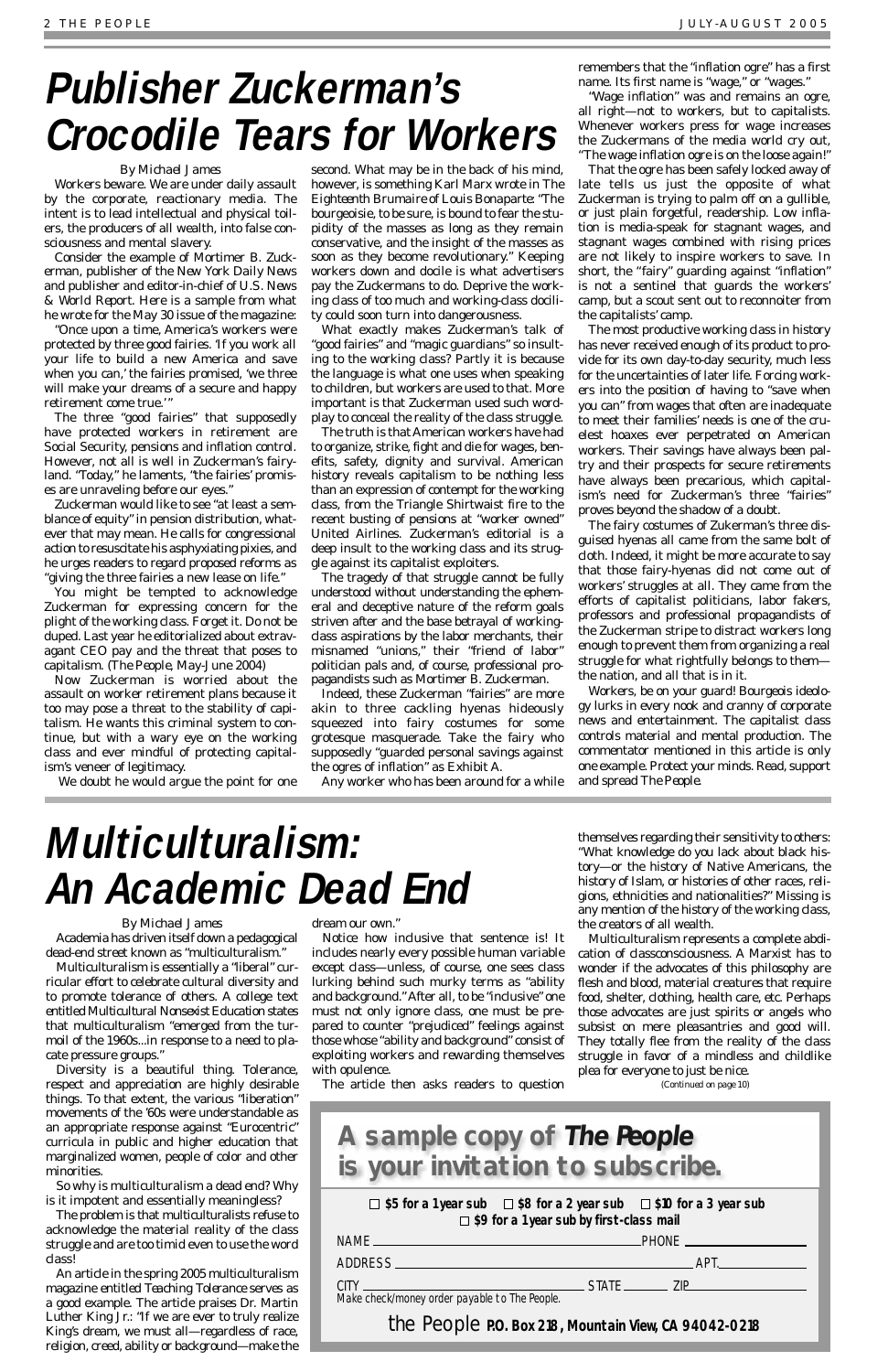### *By B.B.*

*"Basically, we treat injured workers as a disposable commodity....There is no focus on getting that worker back to work. It's bye-bye, thank you for your services." Rick Levy, Texas AFL-CIO legal director. (*Dallas Morning News, *April 17)*

a bill to overhaul the state's

workers' compensation program. The existing system, claimed *The Dallas Morning News*, "has been plagued by overuse of medical care, difficulties in finding qualified doctors, soaring costs for businesses and other woes." (May 25)

Workers, however, had their own set of complaints.

"Workers' compensation refers to the system meant to protect employees hurt while on the job," the *Houston Chronicle* informed its readers, unwittingly suggesting perhaps that workers do not get much protection *from* being "hurt while on the job." Then it added something that gave its definition a slightly different twist: "The goal is to make sure that injured workers receive medical care, lost wages and, if necessary, retraining and rehabilitation so they can work again." (May 25)

Stripped down to bare essentials, "The goal is to make sure that injured workers...can work again."

Apparently it did not work that way in Texas, however, which, according to the *Morning News*, "is the only state where

workers' compensation insurance is not mandatory for employers" and where coverage had declined from 84 percent of all workers in 2001 to only 76 percent last year. Then, as if to round out what the *Chronicle* had to say, the *Morning News* cited the Work Loss Data Institute as its source for the statement that "Texas ranks last among states when it comes to getting injured workers back to work...."

The overhaul measure, which the legislature adopted on May 26, was one of two that had been under consideration since last March. The one that finally received the legislature's nod of approval—the one which "met...with enthusiastic support by business groups and the insurance industry," according to the *Morning News*—originated with State Sen. Todd Staples, a Republican, and had the support of the state's Republican governor, Rick Perry. What have these undoubtedly "compassionate conservatives" done to help workers?

"The most significant changes," according to the *Morning News*, "include creating a man-

aged-care network of medical providers and abolishing the state agency that regulates the system." However, it added, the newly adopted measure "only slightly modifies the way medical disputes are handled. And it doesn't increase the weekly income benefit [!] by as

The Texas state legislature recently passed

much as some workers had hoped"—just 12 percent, according to the *Chronicle*.

In short, the changes in the state's "workers' compensation" system may help capitalists reduce "costs" and make it a more lucrative source of patients for disenchanted doctors, but it is not likely to do much for workers like Ron Staples or Weldon Weeks.

Staples, 61, injured his back while wrestling a 200-pound compressor onto a forklift. He searched for a week trying to find a doctor who would accept workers' compensation cases. When he did and the treatment called for steroid shots, Royal & Sun Alliance Insurance said the treatments were unnecessary. So Mr. Staples hired a lawyer to challenge the denial, but to no avail. Having festered in pain for six months while waiting for authorization from the Texas Workers' Compensation Commission (TWCC), a doctor okayed the shots, but the cure failed. Fifty phone calls later he found another doctor who recommended a visit to an orthopedic surgeon, which Royal & Sun Alliance vetoed. Now he waits in agony for a letter he needs from the insurer to contest Alliance's refusal before the commission. Meanwhile his disability has all but impoverished him and his wife. At 50, Weeks is camping on the edge of destitution. A fall from a forklift in 1999 injured his spine in several places, for which he has had spinal fusion surgery. He has difficulty sitting, walking and getting up, and is on a steady diet of six painkillers and four muscle relaxants. He is suing Fireman's Insurance Co. for the full amount of lost wages benefits owed him by the insurer. Looking back at the previous 1989 set of reforms that reduced lawsuits and moved disputes to the commission, Mr. Weeks stated, "TWCC was supposed to be for us. Instead, they hold you down and the insurance carrier just takes you to the cleaners."

The Weeks and Staples cases may or may not be samples of the "overuse" that the *Morning News* dutifully reported, and we do not know how significant these or similar cases were to Texas legislators. Nonetheless, and regardless of all that was said about how

the old system shortchanged workers as well as employers, it has been shortchanging workers for decades without much more notice than the occasional complaints about "overuse" and even "fraud."

The shortcomings that prompted the state legislature to overhaul the system have a different origin than workingclass needs or dissatisfaction. The legislators acted because they were worried over their capitalist constituents' complaints about "soaring costs." They also were concerned about the old system's effect on the thinking of new corporations contemplating a move into the state, on corporate profits and on the growing number of employers who were exiting the state-sponsored system in favor of cheaper private insurers.

It's not that the state opposes private insurers. It's that failure by the state system will have an inevitable impact on larger Texas corporations and companies, many of which are the biggest exploiters in the nation. Such a failure could also flood the court system with injured workers' cases and property seizures in settlements favorable to workers.

Indeed, this in part is why the system

was developed in the first place. According to Lloyd Harger, Division of Workers' Compensation in Florida, the workers' compensation system arose throughout the industrialized world immediately behind mounting industrial casualties. "Barristers, solicitors and others with legal knowledge and training came forward in increasingly large numbers from 1850 forward and represented the injured workers on a contingency or percentage of what they could collect basis. Although the burden of proof was on the worker as well as other legal expenses, the courts became backlogged and the general public [sic] suffered from this unfair and inefficient system as crowded dockets and few judges delayed other civil actions. *In the midst of this chaos and confusion, it was noticed that the worker was beginning to prevail in these actions and with the growing legal profession's assistance were tying up attaching machinery, buildings and property of the employers through liens and attachments."* (Our emphasis.) Workers' compensation is a reform that protects capitalist property. In the United States, 1908 saw a rising 15 percent of all court settlements favoring workers. This was the period when the federal government introduced a system that would save something for the capitalists by palliating injured workers with bare-bones medical relief and subsistence doles and by forestalling lawsuits against employers. The entire system, even when it "works," presents a vicious, quarrelsome entanglement of vested interests: hospitals, doctors, chiropractors, pharmaceutical companies, suppliers and insurance companies all vying for a piece of the injured worker's hide. Within the general system of capitalist commodity production, industrial battlefield injuries and broken lives are staples that feed an extensive network of profitable enterprises.

# <span id="page-2-0"></span>**Workers' 'Compensation': Whom Does It Protect?**



*The People* (ISSN-0199-350X), continuing the *Weekly People*, is published bimonthly by the Socialist Labor Party of America, 661 Kings Row, San Jose, CA 95112-2724.

Periodicals postage paid at San Jose, CA 95101-7024. Postmaster: Send all address changes to *The People*, P.O. Box 218, Mountain View, CA 94042-0218. Communications: Business and editorial matters should be addressed to *The People*, P.O. Box 218, Mountain View, CA 94042-0218. Phone: (408) 280-7266. Fax: (408) 280-6964.

Access *The People* online at: www.slp.org. Send e-mail to: thepeople@igc.org.

Rates: (domestic and foreign): Single copy, \$1. Subscriptions: \$5 for one year; \$8 for two years; \$10 for three years. By firstclass mail, add \$4 per year. Bundle orders: 5–100 copies, \$16 per 100; 101–500 copies, \$14 per 100; 501–1,000 copies, \$12 per 100; 1,001 or more copies, \$10 per 100. Foreign subscriptions: Payment by international money order in U.S. dollars.



*(Continued on page 10)*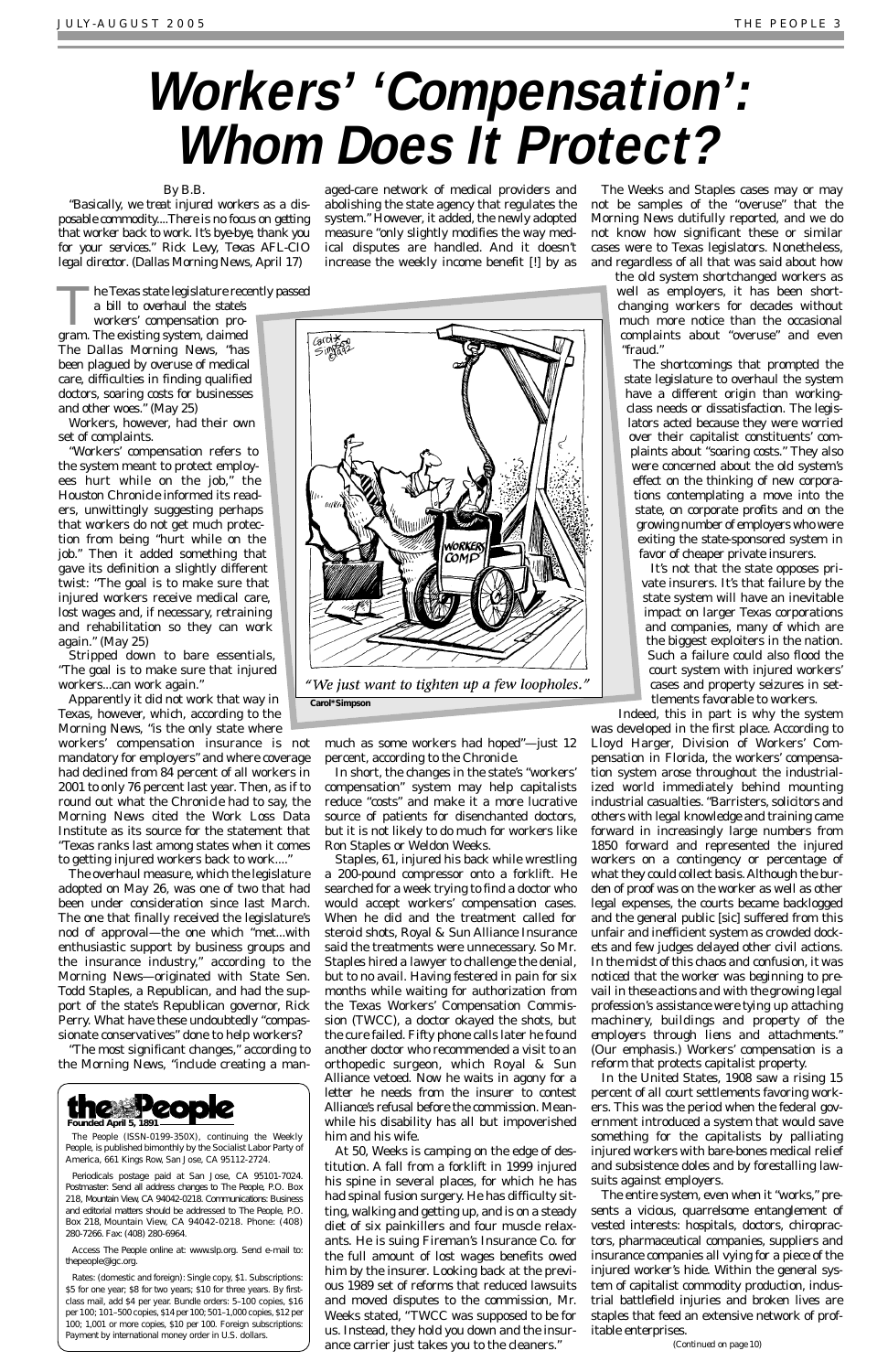### letters to the People

The capitalist news media may be "free," but it isn't cheap, or if cheap not always inexpensive.

When, for example, it was revealed early this year that the Bush administration paid at least two "conservative" columnists to feed some favorable commentary on administration policies to an unsuspecting public (working-class voters) during and after last year's election campaign, it caused some in the media to grow indignant.

President Bush tried to smooth ruffled feathers when he apologized after someone in the media discovered that columnist Armstrong Williams received \$241,000 to write approvingly of the administration's "No Child Left Behind" initiative. Bush insisted that the White House was in the dark about such practices by administration officials and that his staff had been instructed not to engage in them. Then it came out that a second columnist, Maggie Gallagher, received \$21,000 to help push the administration's \$300 million marriage initiative.

We do not know, of course, but we cannot help but suspect that these discoveries were by media people who did not receive \$241,000 or \$21,000 to keep their discoveries to themselves.

*The New York Times* got into the game last March with an "investigative" piece condemning the administration for distribution of unattributed "video news releases." "More than 20 federal agencies, including the State Department and the Defense Department, now create fake news clips," the *Times* railed in a subsequent editorial. "The Bush administration spent \$254 million in its first four years on contracts with public relations firms, more than double the amount spent by the Clinton administration."

The *Times* did not say if this 2-to-1 ratio was enough to speak the Clinton administration free of the taint. The video news releases that caught its attention aimed at bolstering support for the wars in Afghanistan and Iraq, and for other Bush administration initiatives. Apparently the Clinton administration's wars in Somalia and the former Yugoslavia, its attack on the old "welfare" system and other of its policies were small and economical in comparison, as suggested by the 2-to-1 ratio.

The Government Accountability Office says that the problem with the Bush administration's video "news" releases is that they did not conform to its guidelines under which all such materials are supposed to identify their source. The GAO issued a finding after the revelations about the Bush administration's videos, declaring that these "prepackaged TV segments that fail to reveal they were produced by the government constitute illegal propaganda."

The GAO did not say if it meant "propaganda" in its secondary sense, meaning the deliberate dissemination of false and misleading information. If that was the impression it meant to create, then it would seem to follow that such propaganda would be okay if it only complied with the guidelines that make such propaganda lies legal. Either way, shortly after the GAO issued its finding, the Justice Department fired off a memo to federal agencies telling them to ignore it.

Anyone who knows even a little about how the media is used—and how it allows itself to be used—to spread propaganda of all kinds will smile at all the righteous indignation and all the apologies made when such things occasionally peep out and flash by a corner of the public eye before quickly moving out of sight again. The smiles turn to laughter when the extent of such goings on is better understood.

*Government*-sponsored video "news" releases barely scratch the surface. As a piece entitled "Video News Releases" by a project of the Center for Media and Democracy puts it, a recent survey of TV stations found that they have sought to bolster profits by accepting more clips produced by others—mostly by corporate interests. "From 1998 to 2002, a study of 33,911 television reports found, the percentage of 'feed' material from third-party sources rose to 23 percent of all reports from 14 percent." The bulk of such sources was corporate.

<span id="page-3-0"></span>

There is nothing new about corruption in government, of course, or about efforts to influence the media, or about media expressions of indignation over corruption in government. One problem with all these revelations is that there is no end to them, and the revelations themselves are forgotten almost as soon as they are made. Another is the false impression such "investigative reporting" creates. The impression it creates is that at least some in the media are watchdogs that can be counted on to expose the worst sores of capitalism and start the ball rolling toward their cure. In truth, however, it is only a variant of the old-fashioned yellow journalism pioneered by Joseph Pulitzer in the late 19th century. It was Pulitzer who claimed his *New York World* would "expose all fraud and sham, fight all public evils and abuses, and to battle for the people with earnest sincerity." Some think it is ironic that Pulitzer's Prize should symbolize excellence in the journalistic craft, but the only irony is that some people would take such a thing at face value. Privately owned by and operated in the profit interests of capitalists, and supported primarily by the paid advertising of other capitalists, the major media under capitalism have a material interest in propagandizing workers to accept capitalism and ignore their own distinct interests as members of the working class. Even the reform-minded media do workers a disservice. Today's growing social, economic and environmental crises cry out for a *fundamental* transformation of society, while reformers seek to prune the worst fruits of a system long since gone to rot. *The People*, in contrast, starts from the principle that there is a class struggle and that the interests of the exploiting and exploited classes cannot be reconciled. Openly taking the side of the working class in that struggle, and starting from the proposition that labor alone is the source of all social wealth, it follows where fact and social science lead, drawing workers' attention to the only logical resolution of that struggle: the abolition of capitalism and the creation of a socialist society, owned and *democratically* controlled by the producers themselves. *—K.B.*

### **Lynne Stewart**

I was disappointed by your response to my letter re Lynne Stewart that appeared in the May-June issue of *The People*.

While condemning her conviction as unconstitutional you also castigate her for her "foolhardiness." You should know that you are entirely alone in the left-wing press in attacking her. Moreover, you ignore your argument where you write that violating a law in the course of defending a right is justified.

Ms. Stewart was vigorously defending the rights and interests of her client and did not believe she was violating any law or regulation. In fact, she was not even arrested until two years had passed since her alleged transgressions. Apparently, her indictment was an afterthought by Ashcroft as a way of intimidating progressive attorneys.

You should also recall that such notables of the socialist movement as Marx, Engels, Trotsky and Debs had all been put on trial by their respective governments in the course of their careers. Were they foolhardy too?

> Martin Rosner Brooklyn, N.Y.

[Engels was never arrested or tried for anything that we can recall. Stalin had Trotsky removed from office, sent into exile and murdered, but never put him on trial. Of the others, we fail to see any comparison, unless it is in the vague notion that their trials were unjust. As for being "alone in the left-wing press," it depends on what "left-wing press" means. *The People*, of course, is no part of the reformist "left press." It is the official journal of the revolutionary SLP. *The Nation*, however, would meet the criteria some people set when they say "left press." That magazine's David Cole thought "Stewart crossed the line from zealous advocacy to wrongful conduct." *The Nation's* argument differed from ours, but its criticism of Ms. Stewart's conduct is enough to show that *The People* is not entirely "alone."]

**In Service of Thugs**

Bruce Cozzini's brief, "New EPA Rule

Guts Goals on Mercury Reduction," is an effective attempt backed by published supportive data to expose the role of the EPA in service of the present ruling junta, the servants of capitalist thugs, and corporations owning outdated power plants. However, there is no surprising element in the manipulative tactics of the Bush administration and its pliable instrument.

The last head of the EPA was made to resign as she did not comply with the dictates of vested interests totally, and expressed her reservations on protecting corporate profits at the cost of the health and well-being of current generations and future generations.

All the forceful arguments and supportive documents are not likely to make those committed to serve the vested interests budge an inch as their slanted perspective will not enable them to see objective realities. All the same, calling a spade a spade is at least called for.

> M. Saleem Chaudhry Saratoga, Calif.

### **May Day**

I am enclosing a small donation along for/with *The People* sub.

Just a word or two, though, about May Day. The capitalists long ago did whatever they could to cover up the worldwide workers' celebration of May Day. *The People* always had an inspiring editorial but last year it was strangely ignored, and this year it was ignored again.

It seems like there should be some editorial explanation about why we, along with the capitalists, should ignore this worldwide workers' demonstration.

Excuse this sloppy typing and spelling as I have been winding down for some time, being 94 years old.

> Ralph Rieder Schoolcraft, Mich.

[Understaffing and the pressure of other tasks occasionally lead to conspicuous oversights and mistakes. This was one of them, for which we apologize. We will try harder not to disappoint our friends in this regard in future.]

what is socialism?

### **Freedom to Be Influenced**

Socialism is the collective ownership by all the people of the factories, mills, mines, railroads, land and all other instruments of production. Socialism means production to satisfy human needs, not, as under capitalism, for sale and profit. Socialism means direct control and management of the industries and social services by the workers through a democratic government based on their nationwide economic organization.

Under socialism, all authority will originate from the workers, integrally united in Socialist Industrial Unions. In each workplace, the rank and file will elect whatever committees or representatives are needed to facilitate production. Within each shop or office division of a plant, the rank and file will participate directly in formulating and implementing all plans necessary for efficient operations.

Besides electing all necessary shop officers, the workers will also elect representives to a local and national council of their industry or service—and to a central congress representing all the industries and services. This all-industrial congress will plan and coordinate production in all areas of the economy. All persons elected to any post in the socialist government, from the lowest to the highest level, will be directly accountable to the rank and file. They will be subject to removal at any time that a majority of those who elected them decide it is necessary.

Such a system would make possible the fullest democracy and freedom. It would be a society based on the most primary freedom—economic freedom.

For individuals, socialism means an end to economic insecurity and exploitation. It means workers cease to be commodities bought and sold on the labor market and forced to work as appendages to tools owned by someone else. It means a chance to develop all individual capacities and potentials within a free community of free individuals.

Socialism does not mean government or state ownership. It does not mean a state bureaucracy as in the former Soviet Union or China, with the working class oppressed by a new bureaucratic class. It does not mean a closed party-run system without democratic rights. It does not mean "nationalization," or "labor-management boards," or state capitalism of any kind. It means a complete end to all capitalist social relations.

To win the struggle for socialist freedom requires enormous efforts of organizational and educational work. It requires building a political party of socialism to contest the power of the capitalist class on the political field and to educate the majority of workers about the need for socialism. It requires building Socialist Industrial Union organizations to unite all workers in a classconscious industrial force and to prepare them to take, hold and operate the tools of production.

You are needed in the ranks of Socialists fighting for a better world. Find out more about the program and work of the Socialist Labor Party and join us to help make the promise of socialism a reality.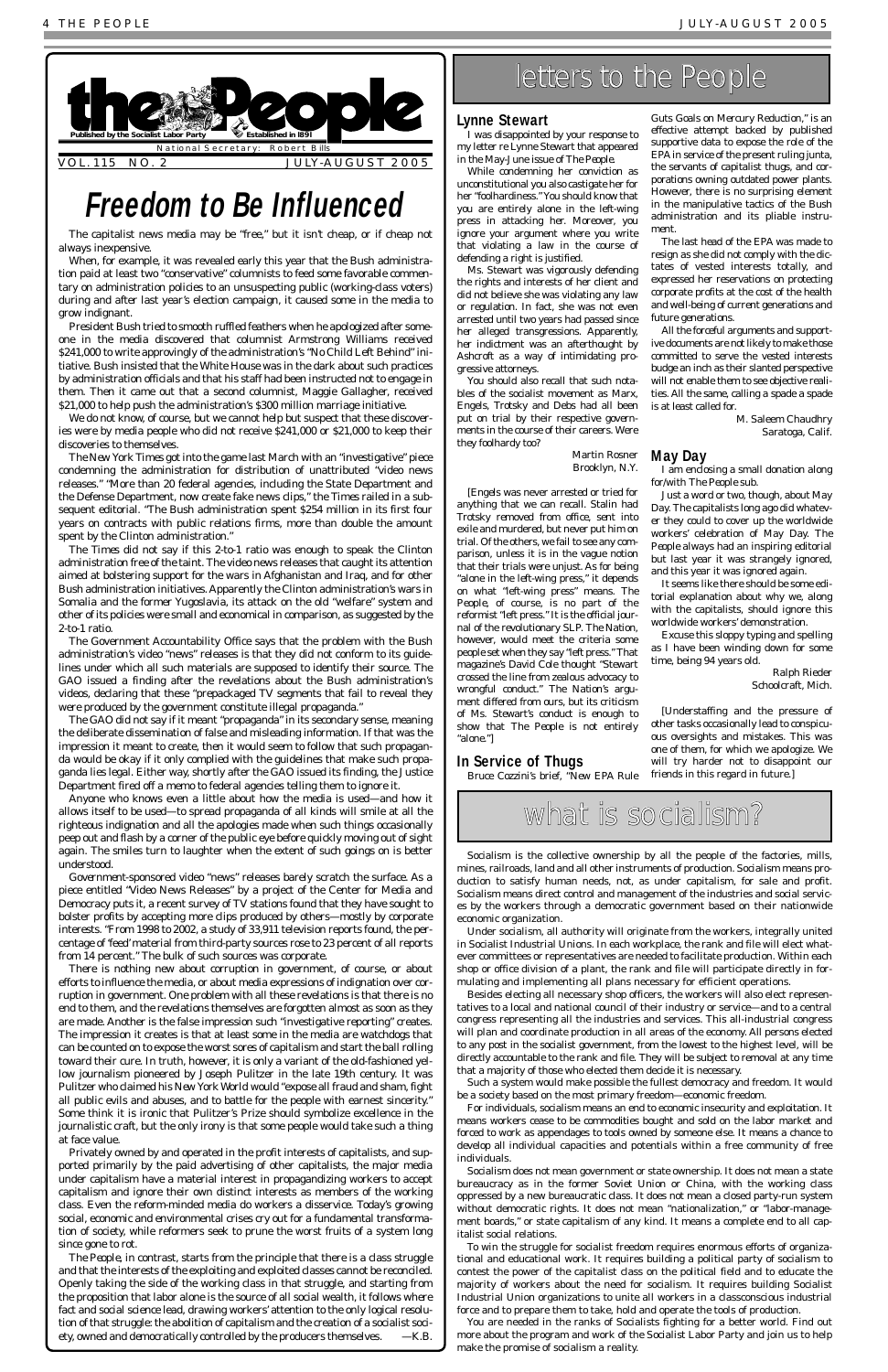# <span id="page-4-0"></span>**The Political Clause How De Leon answered objections**

**O**ne important debate at the IWW's first convention in June 1905 centered on the "political clause" proposed for the Preamble to the new organization's Constitution. Although that clause was consistent with a principle long held by the Socialist Labor Party and its union affiliate, the Socialist Trade and Labor Alliance, the necessity for it was developed independently by the November 1904 and January 1905 conferences that preceded the convention. Indeed, the recognition of that necessity in the Chicago Manifesto was instrumental in the ST&LA's decision to accept an invitation to attend the convention.

Most of the debate over the political clause did not occur on the floor of the convention, but

in the Committee on Constitution. The original committee consisted of 15 men, one of whom was Thomas J. Powers of the ST&LA.

Daniel De Leon was not a member of the committee as originally composed, but when Powers was taken ill and stepped aside the chairman of the convention, William D. Haywood, asked the ST&LA delegation to propose a substitute. It chose De Leon.

After 1908, De Leon had frequent occasion to return to some of the events that occurred at the first four conventions of the IWW. In a "Letter Box"

response to a Chicago correspondent printed in the *Daily People* of Oct. 24, 1909, for example, De Leon recalled the circumstances leading up to the debate on the "political clause" at the 1905 convention.

"E.P.J., CHICAGO, ILL.—Who the Anarchists were, and who the craft unionists, who, 'in committee and on the floor of the first I.W.W. convention maneuvered hard against the word "political" getting into the Preamble?' The Anarchist who did so in the Committee was the otherwise estimable and talented ex-Father [Thomas J.] Hagerty; the craft-Unionists who did so in the Committee were Chas. H. Moyer, and another member of the Western Federation of Miners, [John C.] Sullivan by name. On the floor of the convention, Hagerty, Moyer and Sullivan did not oppose the word 'political' in the

Preamble. Their arguments had been beaten to a standstill in the Committee. The Manifesto, which had called the Convention together, was produced before them, and the passage was pointed out which, in the enumeration of the evils to be redressed and which resulted from craft unionism, was the scattered forces of the proletariat on the political field. They were told that, to leave the word 'political' out of the platform as one of the fields on which the workers had to be united, would be to break faith with the men whom the Preamble invited; and they were told quite clearly that, in that case, the S.T.&L.A. delegation would be under the painful duty to leave the convention. The Preamble was finally adopted; it was demanded that all the members of the Committee sign it. Thus neither Moyer, nor Sullivan[,] nor Hagerty spoke against it in the Convention. In the Convention, the leading craft Unionist who raised

Secretary Hagerty then read the second<br>
clause of the Preamble, as follows: "Be-<br>
tween these two classes a struggle must<br>
co on until all the tailors are together on the clause of the Preamble, as follows: "Bego on until all the toilers come together on the political as well as on the industrial field, and take and hold that which they produce by their labor, through an economic organization of the working class without affiliation with any political party."

objection to the being united 'on the political as well as on the economic field' was David C. Coates of the Typographical Union, and his voice was echoed by the Socialist Party man A.M. [Algie Martin] Simons."

Accordingly, when Hagerty, secretary of the Committee on Constitution, presented the proposed Preamble to the convention there was no need for De Leon or any other member of that committee to address the arguments that Hagerty, Moyer and Sullivan had raised against the political clause

in committee. Coates took no part in the floor debate on that clause, but several other delegates raised questions about it.

Here we reproduce from the published proceedings of the convention the questions raised by two delegates, A.M. Simons and Clarence Smith, and the answers De Leon gave to both.

### **raised at the founding convention of the IWW in 1905.**

The ST&LA elected 10 delegates to the First IWW Convention and authorized the General Executive Board to appoint two additional delegates if the funds were available. The delegates elected are indicated by an asterisk and those appointed by a double asterisk. From left to right, back row: M.P. Haggerty, Philip Veal, Max Eisenburg, J.W. Johnson, Frank A. Wilke, Herman Richter, Gustave Harworth, T. Banks, John Kennoy (or Kennedy). Second row: Theo. Bernine,\* Joseph Scheidler,\* Mark Postelwaite, Joseph Dillon, Boris Reinstein, Benjamin Frankford, Evan J. Dillon, J.T.H. Reinley (aka John T.L. Remley),\*\* Daniel De Leon,\* Walter Goss. Third row: Thomas H. Jackson,\* Kate Eisenburg (wife of delegate), August Gillhaus,\* H.J. Brimble,\* Samuel J. French,\* Mrs. M.P. Haggerty (wife of delegate), Thomas J. Powers.\* Front row: Duncan McEachren,\* Paul Dinger,\* Octave M. Held,\*\* Carl U. Starkenberg.

A motion was made and seconded that the



paragraph be adopted as read.

The Chairman: It has been regularly moved and seconded that paragraph two be adopted.

Del. Simons: It seems to me we are trying to adopt something that is almost ridiculous in statement. If you will analyze that as it stands, it says that we are in favor of political action without any political party. I am absolutely in favor of no endorsement whatever of any political party. At the same time the wording of that is contradictory and confusing, and there ought to be something done to straighten that out. It either ought to be split into two sentences, or else it ought to state more clearly what it does mean. As it stands now it practically says no political action, without a political party. I object to that. I have not a copy here, and so cannot make an intelligent amendment.

Del. De Leon: The paragraph, if you will let me read it over again, says: "Between these two classes a struggle must go on until all the toilers come together on the political as well as

the industrial field and take and hold that which they produce by their labor, through an economic organization of the working class without affiliation with any political party." That is the language as offered. I wish to speak for the clause as a member of that committee, and against the proposed substitute. The argument has been made by Delegate Simons that that is contradictory; that this clause proposes political action without a political party. Now, let me invite your attention to the Manifesto, to the promise and invitation under which this convention is gathered, and under the terms of which it is convened. You will find on page four of this issue of this form of the Manifesto (holding up a copy), this passage: "Craft divisions foster political ignorance among the workers, thus DIVIDING THAT CLASS AT THE BAL-LOT BOX as well as in shop, mine and factory"; and on the next page of the Manifesto you find this clause: "It (this organization) should be established as the economic organization of the working class WITHOUT AFFILIATION WITH ANY POLITICAL. PARTY." If to recognize the necessity of uniting the working people on the political field, and in the same breath to say that the taking and the holding of the things that the people produce can be done without affiliation with any political party—if that is a contradiction; if it can be said that these two clauses in this proposed paragraph are contradictory, then the contradiction was advocated by Delegate Simons himself, who was one of the signers of this

Manifesto. (Applause) Here you have his signature (holding up the page of the Manifesto with Simon's signature).

But, delegates, there is no contradiction, none whatever; and I consider that these two passages in the Manifesto, if any one thing was to be picked out more prominent than any other, are indeed significant of the stage of development, genuine capitalistic development in America. This Manifesto enumerates a series of evils that result from the present craft division:—it shatters the ranks of the workers and renders industrial and financial solidarity impossible; union men scab it upon one another; jealousy is created, and prohibitive initiation fees are adopted; "craft divisions foster political ignorance among the working class, thus dividing them at the ballot box." If this, the division of the working class on the political field, is an evil, then it follows that unity of the working people on the political field is a thing to be desired. And so it is; and this clause in the Preamble correctly so states it. That being so, does this other sentence sound contradictory, the sentence that provides that the new organization shall be without affiliation with any political party? The situation in America, as presented by the thousand and one causes that go to create present conditions, removes the seeming contradiction. That situation establishes the fact that the "taking and the holding" of the things that labor needs to be free can never depend

*(Continued on page 6)*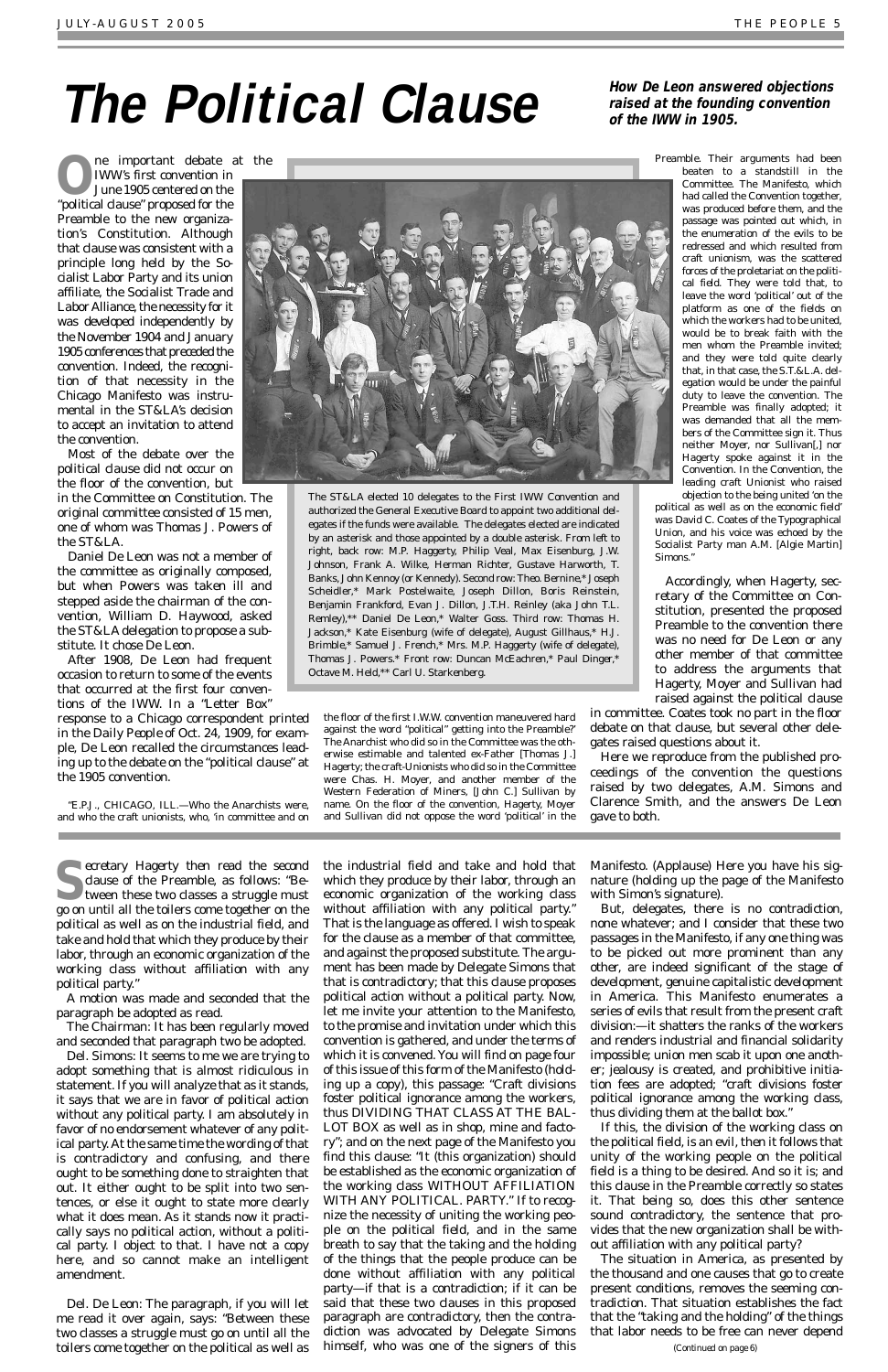upon a political party. (Applause) If anything is clear in the American situation it is this: That if any individual is elected to office upon a revolutionary ballot, that individual is a suspicious character. (Applause) Whoever is returned elected to office on a program of labor emancipation; whoever is allowed to be filtered through by the political election inspectors of the capitalistic class;—that man is a carefully selected tool, a traitor of the working people, selected by the capitalist class. (Applause)

It is out of the question that here in America—I am speaking of America and not Europe—that here in America a political party can accomplish that which this clause demands, the "taking and the holding." I know not a single exception of any party candidate, ever elected upon a political platform of the emancipation of the working class, who did not sell them out as fast as elected. (Applause) Now, it may be asked, "that being so, why not abolish altogether the political movement? Why, at all, unite the workers on the political field?" The aspiration to unite the workers upon the political field is an aspiration in line and in step with civilization. Civilized man, when he argues with an adversary, does not start with clenching his fist and telling him, "smell this bunch of bones." He does not start by telling him, "feel my biceps." He begins with arguing; physical force by arms is the last resort. That is the method of the civilized man, and the method of civilized man is the method of civilized organization. The barbarian begins with physical force; the civilized man ends with that, when physical force is necessary. (Applause) Civilized man will always here in America give a chance to peace; he will, accordingly, proceed along the lines that make peace possible. But civilized man, unless he is a visionary, will know that unless there is Might behind your Right, your Right is something to laugh at. And the thing to do, consequently, is to gather behind that ballot, behind that united political movement, the Might which is alone able, when necessary, to "take and hold." Without the working people are united on the political field; without the delusion has been removed from their minds that any of the issues of the capitalist class can do for them anything permanently, or even temporarily; without the working people have been removed altogether from the mental thraldom of the capitalist class, from its insidious influence, there is no possibility of your having those conditions under which they can really organize themselves economically in such a way as to "take and hold." And after those mental conditions are generally established, there needs something more than the statement to "take and hold"; something more than a political declaration, something more than the permission of the capitalist political inspectors to allow this or that candidate to filter through. You then need the industrial organization of the working class, so that, if the capitalist should be foolish enough in America to defeat, to thwart the will of the workers expressed by the ballot—I do not say "the will of the workers, as returned by the capitalist election inspectors," but the will of the people as expressed at the ballot box then there will be a condition of things by which the working class can absolutely cease production, and thereby starve out the capitalist class, and render their present economic means and all their preparations for war absolutely useless. (Applause) Then, the clause "between these two classes a struggle must go on until all the toilers come together on the political as well as industrial field, and TAKE AND HOLD that which they produce by their labor"—through what? THROUGH AN



ECONOMIC ORGANIZATION OF THE WORKING CLASS, "without affiliation with any political party," stands out in all the clearness of its solid foundation and challenging soundness. That clause is a condensation, I should say, of hundreds of volumes now in the libraries of the country, and of many more volumes that have not yet been written, but the facts upon which they are based are coming forward. One of the facts, a fact of great importance is that curious apparition—the visionary politician, the man who imagines that by going to the ballot box, and taking a piece of paper, and looking about to see if anybody is watching, and throwing it in and then rubbing his hands and jollying himself with the expectation that through that process, through some mystic alchemy, the ballot will terminate capitalism, and the Socialist Commonwealth will arise like a fairy out of the ballot box. That is not only visionary; it is the product of that cowardice which we find very generally in the politics of some men who claim to represent the working class (applause), on account of which we find that such politics in nine cases out of ten degenerate into what is called "possibilism." It brings about a repetition of the methods of the Christian church, which raises a fine, magnificent ideal in the remote future, to be arrived at some time, sooner or later rather later than sooner—eventually if not later—and in the meantime practices all "possible," "practical" wrong. (Applause) I maintain that this clause, consequently, is not contradictory, but states the four-squared fact. (Applause)

### \*\*\*\*\*

Del. Clarence Smith: I confess frankly that I am unable to say whether I agree with the ideas of the Committee on Constitution or not, simply because the Preamble does not express clearly to me any idea or any principle. It seems to me that this paragraph of the Preamble particularly is intended, not to represent the principles and purposes of industrialism, but represents a toadyism to three different factions in this convention (applause), and I am opposed to this organization toadying to any man or any faction of men. Let this convention state the principles of industrialism, and if the factions see fit to fall in line and support then, well and good. It seems to me that this paragraph could not have been more involved or more confusing if it had been written by the platform committee of the Republican or Democratic party. It seems to me as if the paragraph is intended to be toadying to the man who does not believe in politics at all, the pure and simple trade unionist as we have come to call him; that it means a toadying to the Socialist, and also to the anarchist, if you please. It seems to me that this paragraph is intended to be such that the supporter of this movement can point to it when talking to a pure and simple unionist and say, "that is just what you want, and expresses what you believe in." I believe it is intended to be such that a Socialist can be pointed to this platform with the statement that "this is Socialism." I believe

it is intended to be such that an anarchist can be confronted with this platform and told that "this means anarchy as it is written right in this paragraph." I believe that is what this paragraph is intended to be, and I am opposed to that sort of fad myself. I may be wrong, Mr. Chairman. This paragraph may be entirely clear to every other person in this convention, but I confess it is not clear to me. I expect to do some talking for this movement after this convention. I am going to talk to individuals wherever I find them for this movement, and I cannot afford to have Brother De Leon along with me every time I meet a man, to explain what this paragraph means. (Applause) I move you that this paragraph and the balance of this Preamble be referred back to the Committee on Constitution for a clearer paragraph and a Preamble that represents more clearly the principles and purposes of industrialism. (Seconded)

\*\*\*\*\*

Del. De Leon: I am talking here to the motion of Delegate Smith. Delegate Smith's statement was that this paragraph is a toadying to three distinct ideas; the pure and simple idea, the Socialist political action idea, and the anarchist idea. Do I understand you correctly? Del. Clarence Smith: Yes.

Del. De Leon: That was the substance. Now, he certainly is mistaken when he says that there is any toadying here to the pure and simple idea, because the pure and simpler states that politics are exactly like religion, and that a man can go his own way upon it. I do not know a single instance of a pure and simpler who will say that the working people must be united on the political field; so that so far as toadying to the pure and simpler is concerned, I fail to see it. There remains what is loosely called the Socialist political and the anarchist idea, understanding by the latter the recognition of the mission of physical force. Are they toadied to? If it is believed that there is any toadying done towards either, it must proceed from the opinion that any one of them has, exclusive of the other, the whole truth; it must proceed from the idea that one or the other is absolutely wrong. The truth is that they are both but a fraction of the truth. I do not believe that when you state that two bones belong to a body you are toadying to either bone. If you scratch a political Socialist you will find a man who says that the trade union is going to die out and there is no use bothering about it. They don't want any economic organization; they don't want any industrial organization; hence they are mooncalves, ballot maniacs. On the other hand, if you look at the anarchist, he, disgusted at the political mooncalves, flies to the other extreme, and says: "political action is wholly useless," and you think of physical force instantly and alone. The position of the Committee was accordingly one, not of toadying towards either of the two, but of recognizing the truth in both camps: the truth in the Socialist political camp, that political action and the means of civilization must be given an opportunity; and recognizing at the same time the fact that in this country, for one, it is out of the question to imagine that a political party can "take and hold." Consequently there are two distinct ideas that run into each other, and the opinion of Delegate Smith upon the subject proceeds from the notion that the two camps, anarchist, so-called, and Socialist, are divided by an unbridgeable chasm; otherwise there cannot be any toadying. For if there is something that you hold is right, and something that I hold is right, and we join the two and eliminate what is wrong in both, that surely cannot be called "toadying." This clause consequently is a constructive clause with the feature of toadying absolutely excluded. As far as the pure and simpler is concerned, he is knocked on the head—do you call that toadying? I guess he does not—because his attitude is that politics are simply like religion and should be excluded absolutely.

# **. . . Political Clause**

#### *(Continued from page 5)*

**Daniel De Leon**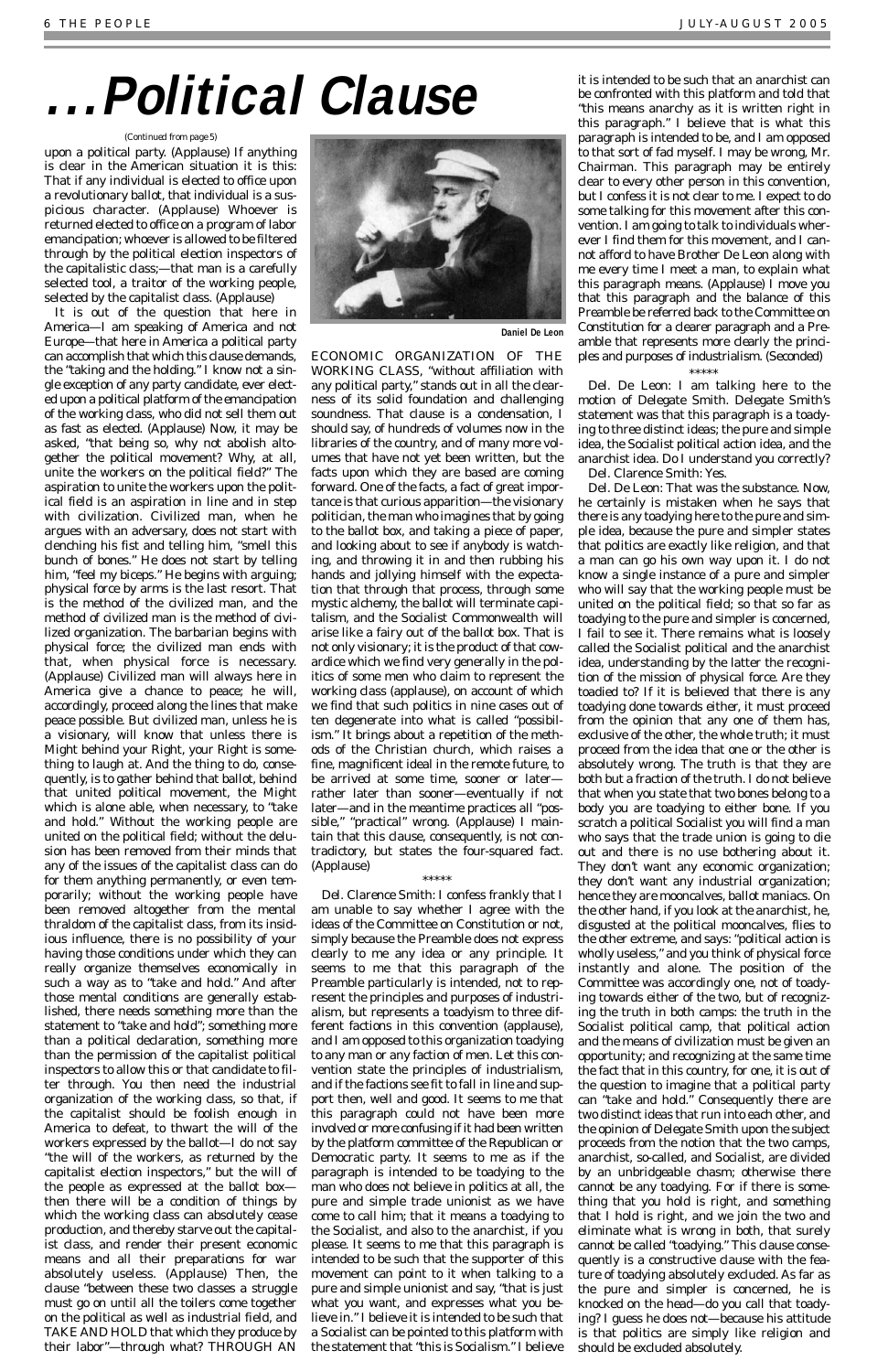Readers who have followed our series of articles and reprints on events leading to the formation of the original Industrial Workers of the World (IWW) in 1905 may wonder why the Socialist Labor Party's (SLP) trade union affiliate, the Socialist Trade and Labor Alliance (ST&LA), was not invited to the January 1905 conference that issued the famous Chicago Manifesto.

Simply put, many of those who participated in making that decision were antagonistic toward the SLP, the ST&LA and Daniel De Leon, even though the Manifesto included many of the ideas for which the ST&LA had fought for 10 years before the IWW was formed.

Why this animosity existed is a more complex story than can be told here, but that it existed and was instrumental in the decision to exclude the ST&LA from the January 1905 conference is indisputable. On March 7, 1907, for example, William E. Trautmann, one of the principal organizers of the IWW and its first general financial secretary, wrote a letter to De Leon in which, among other things, he revealed that "Eugene Debs...demanded that Daniel De Leon's name be stricken from the list of those to be invited."

Debs was not the only Socialist Party (SP) leader who wanted De Leon and the ST&LA kept out. Another was Algie Martin Simons, editor of the *International Socialist Review*. In March 1905, Simons published an article by Robert Rives LaMonte, a young SP member who had just returned from France where he had been impressed by the two French socialist parties' decision to unite.

"The example of our French comrades should inspire us in America with a determination to put an end to the scandal of the continued existence of two Socialist parties in America," LaMonte wrote. "The separate existence of the S. L. P. in the past may have (in the opinion of the writer, it has) served a useful purpose, but the day has surely now come when, in the words of the Amsterdam resolution, 'it is indispensable that standing opposed to all bourgeois parties, there shall be only one Socialist party, as there is only one proletariat.' "

Simons was looked up to as one of the leading "intellectuals" of the SP, but when he responded to LaMonte with an untitled editorial that revealed his intellectual and moral bankruptcy, De Leon reprinted it in the *Daily People* under heading of "Eighth Explosion" and wrote a reply, both of which are reproduced here. Simons' true character eventually revealed itself when he came out in favor U.S. participation in World War I, an offense for which the SP expelled him. That was more than a decade in the future, however, by which time Simons and those who thought like him had done immeasurable damage to the socialist movement in America.

### **EIGHTH EXPLOSION**

*By A.M. Simons* (*Socialist International Review*, March 1905)

In the very excellent survey of French Socialist unity by Comrade La Monte which appears elsewhere in this issue, there is one sentiment expressed with which we wish most emphatically to disagree. This is the proposal for unity with the S.L.P. based on the supposed identity of the proposed industrial organization, the manifesto of which appeared last month [sic], and the Socialist Trades [sic] & Labor Alliance. We have no desire to enter into a detailed discussion of the demerits of the latter organization. We believe, however, that its unsavory name has been deserved and is not due to its socialistic character, but to the personal make-up of those in control and the methods which it has pursued. Nothing would more

thoroughly damn the work of the conference which meets in Chicago next June than the prevalence of the idea that it was an attempt to revive the S.T. & L.A. That conference is not called for the purpose of inviting labor men, either in or outside of existing unions, to unite with some already existing organization. It is for the purpose of founding a new industrial organization. Those who have issued the call will be nothing more or less than members of the conference once it has been called to order. The conference is not for the purpose of uniting the A.L.U. to the S.T. & L.A. and then asking the rest of the trade union world to accept the domination of these now in control of these organizations. If this were the purpose there would be no need of such a conference. The A.L.U. has certainly played a valuable part in the trade union movement, but it was because it was felt that it was inadequate for the work before it that the conference was proposed. The S.T. & L.A. has never proved itself anything but a nauseous nuisance in the labor movement. As a labor organization, it has never had any existence; as a convenient annex to De Leon's work in the S.L.P. it has played a part, and by no means an admirable one, in socialist and trade union discussion. Nothing shows the correctness of our position on this point more fully than the eagerness with which every enemy of the proposed industrial organization has circulated the statement, as evolved by the capitalist press, that the object of the Chicago conference was to organize a socialist trade union to fight the existing unions, and that it was to be simply another S.T. & L.A.

### **A DUTY OF UNIONISM**

*By Daniel De Leon* (*Daily People*, March 26, 1905) The interesting features of the "Eighth Explosion—More to Come," published in this issue, are, like the features of the whole serial of Explosions, obvious enough to require no comment. Surely no comment is needed upon a performance that tells so well how like a strange cat in a garret Mr. "A.M. Simons, Editor," must have felt at the conference that was convoked to issue the Chicago Manifesto, or that reveals the seething condition of the Movement so perfectly that the gentleman, one of the signers of the Manifesto, is so quickly constrained to stultify his own signature, take backwater, expose the "Intellectual's" incapacity to grasp the question of Unionism, and seek to straddle. On all such matters the Explosion is clear enough—indeed, a delectable "Explosion."

But apart from all that, the document furnishes an instance of a certain category of duties that a bona fide and serious economic organization will have to buckle to, before progress can be safely made. Seeing that the approach of the convention called to meet in Chicago on the 27th of next June is bringing up for consideration the thousand and one questions connected with so important a matter as the economic organization of the Working Class, the document can be turned to even better use than an "Explosion." The following passages occur in the document: "We believe, however, that its [the Socialist Trade & Labor Alliance] unsavory name has been deserved and is not due to its Socialistic character, but to the personal make-up of those in control and the methods which it has pursued."

### Again:

"The Socialist Trade & Labor Alliance has never proved itself anything but a nauseous nuisance in the labor Movement. As a labor organization, it has never had any existence; as a convenient annex to De Leon's work in the S.L.P. it has played a part, and by no means admirable one, in Socialist and trade union discussion."

Here are two bunches of nothing but conclusions. Whether they are scanned from above down, or from below up, or are held diagonally under the light—whichever way the document is handled, not a semblance, or vestige will be found of an allegation of fact upon which the conclusions are supposedly based. There is not an allegation of fact for the conclusion the Socialist Trade & Labor Alliance has "an unsavory name," least of all are some of the persons mentioned to whom the name is "unsavory"; not an allegation of fact appears upon which to draw the conclusion that the "methods" pursued by the alliance were improper; vainly does one look for the remotest allegation of fact that the Socialist Trade & Labor Alliance "has never been in existence" as an economic organization; look as one may, he will fail to detect the least allegation of fact for the alliterative conclusion that the Socialist Trade & Labor Alliance was never anything but a "nauseous nuisance," or for the opinion that its part in the Socialist or trade union discussion was "by no means admirable," and least of all are the names of those mentioned upon whom the Socialist Trade & Labor Alliance is claimed to have left this nauseating and disagreeable impression.— Not a single allegation of fact: all conclusions floating in the air.

Now, then, it is essential to the freedom of speech that a person be allowed full scope in the drawing of his conclusions: any retrenchment upon that is a retrenchment of free speech; but it is likewise essential to intelligent discussion that the drawer of conclusions furnish his audience with the facts, or allegations of fact, from which he draws his conclusions. By so doing the audience is enabled to do its own thinking; by neglecting that duty the audience is disabled from thinking. When allegations of fact are furnished, the audience can verify them for itself; if it finds them to be false, then it knows what kind of a hair-pin addressed it, and it has by so far been clarified: if it finds the allegations of fact to be true, then it is in a condition to judge for itself whether the conclusions are warranted. To fling about conclusions without first furnishing the allegations of fact on which the conclusions are based is to assume dictatorial functions, it is presumption of infallibility. No sane man if he is decent, no decent man if he is sane strikes such a posture. He who does insults his audience, and insults the Cause that he handles.

Whether an individual who indulges in such practices does so because of a mental and moral make-up that disqualifies him from the proprieties of civilized discussion; or whether it is the instinct of a Gompers, perchance, of an "Intellectual" that sway him—whatever the reason, one thing is certain, to wit, that no juncture can be imagined, least of all at critical periods of a Movement, when such practices can be conducive of anything but evil. Serious questions are now up in the Socialist or Labor Movement; many more will arise; they will keep on arising up to the last moment; and along with them, there will be serious difference of opinion. Astrict attention to allegations of fact in discussions is a guarantee of order; the neglect of the observance is an invitation to wrangling and confusion. It is to the interest of the exploiting class to keep the Labor Movement with its hands in its own hair. The recent ribald attitude of the capitalist press of this city, the *New York Volkszeitung* included, towards the Socialist Trade & Labor Alliance in this body's dauntless endeavor to shield and save the striking workingmen of the Interborough Company from absolute annihilation by their American Federation of Labor and other national officers,

# **How One Opponent Fought De Leon**

*(Continued on page 11)*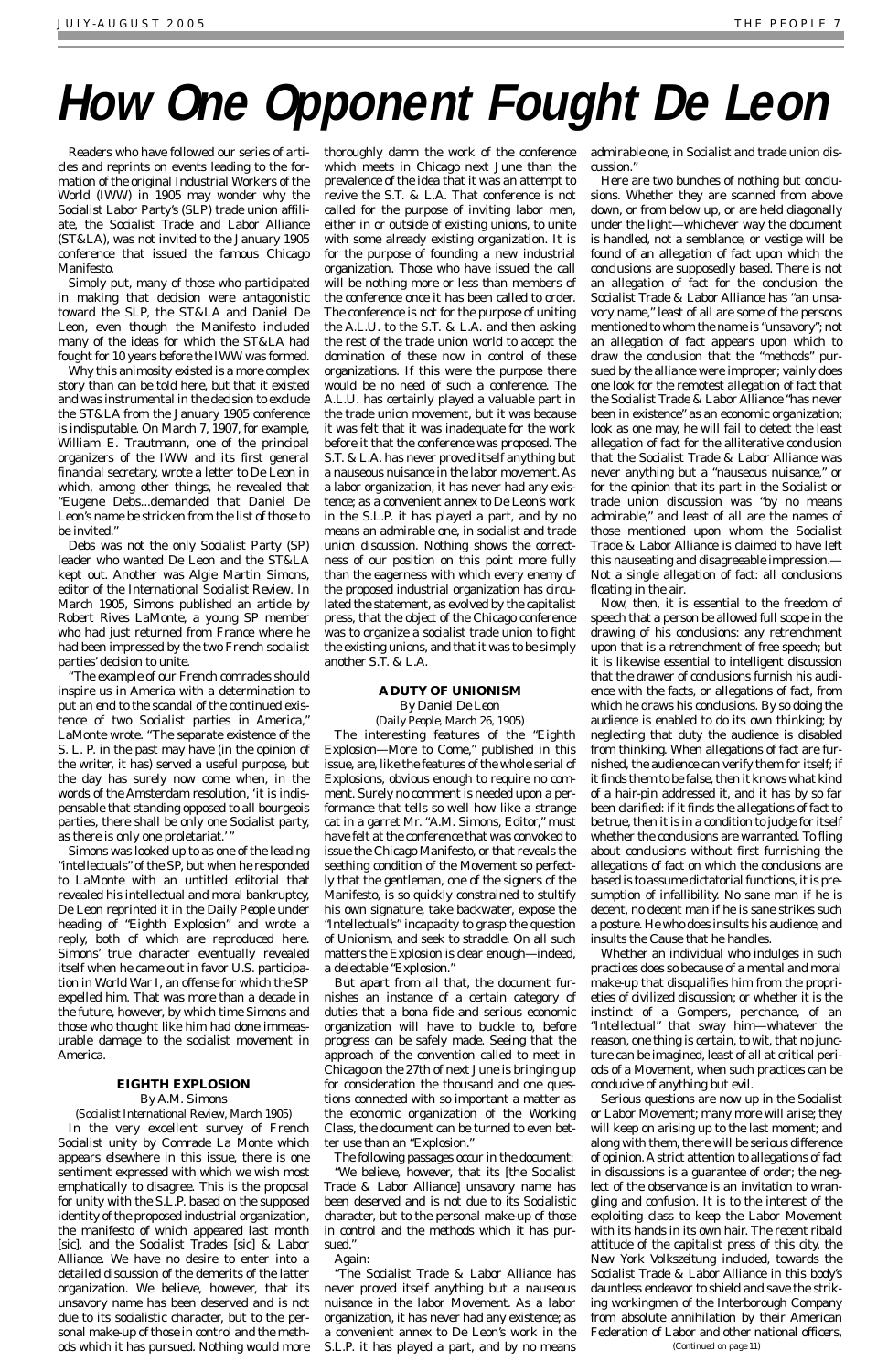"•Section 505, which lowers the evidentiary standard for 'national security letters,' or NSLs, which are issued at the sole discretion of the Justice Department, impose a blanket gag order on recipients and are not subject to judicial review. NSLs can be used to seize a wide variety of business and financial records, and in certain instances could be used to access the membership lists of organizations that provide even very limited Internet services (message boards on the ACLU's website for instance)." The section is permanent, with no provision to sunset.

For a complete list of the unconstitutional provisions of the Patriot Act—both those that are up for "sunsetting" and those that are permanent, point your web browser to http://www.aclu.org /sunsets.

The Bush administration is also pushing Congress to grant the executive branch new authority for "'administrative subpoenas,' which would allow the FBI to issue and sign its own search orders—without prior judicial approval." The administration reportedly also wants authority to compel the postal service to copy the outside of envelopes in its system upon demand. The ruling-class drive to make the Patriot Act permanent and to further extend executive power takes us much further down the slippery slope toward a new form of totalitarianism. Fighting that drive is important for all who oppose tyranny. However, those who simply urge workers to fight this drive, or to fight this or that repressive measure within the ruling-class drive, are missing the point—a point the Socialist Labor Party has been making for more than a century. The time is past for fighting the effects of capitalism. To those who have for the past century continued to push for half-measures when all the evidence points to the need to abolish the source of the problem—the capitalist system of class rule the SLP has said and says again: "Society has reached a point where capitalism is increasingly incompatible with freedom and democracy. To save capitalism, freedom and democracy must eventually be destroyed. To save freedom and democracy, capitalism must be destroyed." —*K.B.*

## **.. . Patriot Act**

*(Continued from page 1)*

### **. . . Power**

*(Continued from page 1)*

Currently 10 new coal-fired plants are being planned, nine using conventional technology in which pulverized coal is burned in air jets in giant boilers. The principal reason is economics. They cost about 20 percent less to build. That translates into lower immediate costs and higher profits in the short term for stockholders. Long-term costs are higher in that they are less efficient, and pollution controls are costly and relatively ineffective.

It is unlikely that Tampa Electric would have built its Polk Power Station at all, except that a federal grant of \$143 million covered about a quarter of the construction costs as a demonstration project. Moreover, it is most likely that the projected conventional plants will be built as planned unless the United States changes its environmental regulations, takes global warming seriously and subsidizes construction, most improbable options.

The new coal-fired plants will have a lifetime of about 50 years, during which time they will be spewing pollutants and contributing significantly to global warming over that time. The need for capitalist profit in the short term will override possible long-term economic and environmental benefits of a proven technology.

Just as scrapping polluting and wasteful technologies is necessary if we are to have a livable environment in the future, scrapping the capitalist system, which breeds the insatiable need for profit, is needed to stop the degradation of our environment.

### *By B.G.*

Far right-wing ideologues throughout the country have been bringing enormous pressure on educators and museum curators for a "patriotically correct" history of the United States to teach in the schools and present in museum exhibits. They strongly insist on suppressing any viewpoints but their own, no matter how historically erroneous or distorted their views may be.

One particularly sensitive area to many such ultraconservatives is the American Civil War. Many Southerners prefer calling it "The War Between the States" and insist that "states' rights" and *not* slavery was its cause.

A Texas middle school teacher who had for years been teaching American history in an urban school district and who emphasized slavery in the coming of the Civil War met with severe opposition to this presentation in the academic year just past when she transferred to a suburban school. Irate parents insisted that she drop the slavery issue and concentrate on states' rights.

Alarmed, she sought help from the Organization of American Historians (OAH), a national group of professional historians. The president of the OAH sent her copies of several useful documents. One was the declaration of Texas secession. Another was the Fugitive Slave Law of 1850, which allowed the capture of runaway slaves in free territory in the North and their return to their masters. He also sent a statement strongly supporting that law by Jefferson Davis, who later led the southern secession movement.

Although the Texas teacher's administrators have continued to support her, some local parents remain unconvinced by this historical evidence and continue to complain loudly about her method and course content, to the extent that she fears loss of her position.

The case is not an isolated one. In Alabama, George Ewert, director of the Museum of Mobile, angered some would-be latter-day Confederate "patriots" by writing "Whitewashing the Confederacy," a critical review of the strongly pro-Confederate film *Gods and Generals*. Immediately, modern "Confederate patriots" began pressing for his removal. Two history professors from the University of Southern Alabama, however, urged the mayor of Mobile to support Ewert as director in the interest of good history in the museum.

Nor is this campaign to "whitewash" history confined to southern institutions. When Dr. John Latschar, the National Park Service superintendent at Gettysburg National Military Park in Pennsylvania, mentioned slavery in a lecture as a cause of the Civil War 10 years ago, the Southern Heritage Coalition inundated the Office of the Secretary of the Interior with postcards demanding the dismissal of the Gettysburg superintendent. The Park Service still receives protests over Dr. Latschar's remarks on that occasion, but it is proceeding to improve on the "interpretive programs" it offers to visitors to the Gettysburg memorial. More recently, Dr. Latschar, who still supervises the park, said: "In our efforts to honor both Union and Confederate forces on our battlefields, our interpretive programs had been avoiding discussions of what they were fighting about. For blacks...it has always been abundantly clear...[that] the sole purpose of the Confederate States of America was to protect the institution of slavery...." The Park Service published a booklet a few years ago in which it underscored Dr. Latschar's remarks. "Many Confederates themselves, in sermons, pamphlets, public pronouncements, and secession documents, clearly voiced the centrality of slavery to southern society."

Although the booklet did not mention it, one need go no farther to prove the case than Confederate Vice President Alexander H. Stephens' famous "cornerstone" speech of 1861.

"Our new government," said "Little Aleck," as his admirers called the Confederate Veep, "is founded...its foundations are laid, its cornerstone rests, upon the great truth that the Negro is not equal to the white man, that slavery subordination to the superior race—is his natural and normal condition."

Stephens was wrong about African Americans and white "superiority," of course, but he certainly knew what the Southern ruling class was after and was honest enough to say what it was.

Northern states are not immune to dopey views of American history. Last year, Minnesota's Department of Education experienced a near takeover by far right-wing activists and Christian fundamentalists, encouraged by an equally right-wing state education commissioner. The state legislature had directed that a new and more adequate social studies curriculum for kindergarten through 12th grade be developed. The education commissioner picked a "citizens' committee" that worked fast to produce an inadequate and error-ridden proposed curriculum that appeared to be geared more to a political and cultural agenda than to actual history.

An analysis of the curriculum, pointing out errors and omissions and offering suggestions to the history portion of the curriculum, was submitted by historians from the University of Minnesota, only to have the commissioner accuse the professional historians of a "hate-America agenda."

Two examples of the original curriculum proposal will show the far-right agenda of the "citizens'committee" and the education commissioner. In the proposed kindergarten civics curriculum covering the "virtues of good citizens," the committee omitted "sharing and cooperation" as too "socialist." As for teaching middle school students anything about the buying and selling of slaves, this should be omitted because it might "prejudice the students against a free market economy."

After much public protest over such inanities, further revisions by professional teachers and academics accomplished a more accurate and accept- able K-12 curriculum, which was finally adopted.

What we appear to be facing is a new type of culture war. No longer is it the previous raging conflict of "multiculturalism" vs. "traditional values" but of promoting myth and icon over factual narrative and analysis, of presenting the "values" of current American capitalism as the basis for citizenship training. It is also obvious that some fervent Christians wish to present the United States as God's chosen nation and such founding documents as the Declaration of Independence and the Constitution as divinely inspired. This is neither good history nor, we would suppose, good theology.

# <span id="page-7-0"></span>**The Right Wing and American Education**

*Socialist Labor Party's 46th National Convention* **July 9 – July 11, 2005 Holiday Inn—Great America 4200 Great America Parkway Santa Clara, Calif.** *Make plans today to attend.*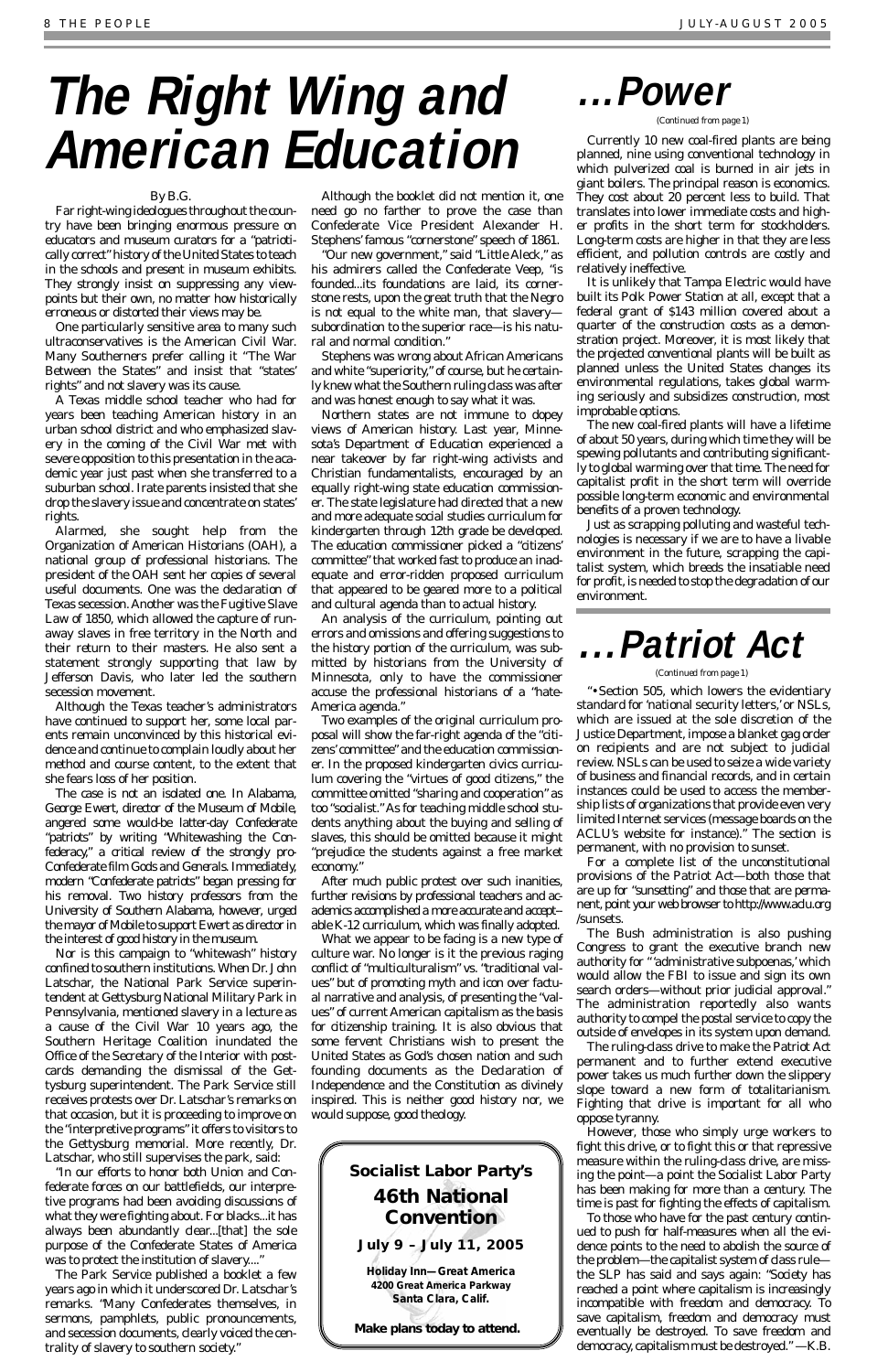### *By Bruce Cozzini*

I there is one thing capitalist pundits are<br>adept at, it is sowing confusion regarding<br>class and the class struggle. David Brooks'<br>op-ed piece in *The New York Times* of May 30, f there is one thing capitalist pundits are adept at, it is sowing confusion regarding class and the class struggle. David Brooks' offers a good example of the professional bamboozler's craft.

Brooks almost certainly took his cue from the larger and more elaborate example set by the *Times'* "Portrait of Class in America" series. To show what a clever and original practitioner of the bamboozler's craft he is, however, he wrote his contribution as a parody on the *Communist Manifesto*.

"Karl's New Manifesto," as he called it, starts with Brooks placing himself in the reading room of a library, where an apparition of Karl Marx appears and hands him a "new manifesto" on modern America. This new manifesto of Brooks' imagination begins with a paraphrase of the original: "The history of all hitherto existing society is the history of class struggle. Freeman and slave, lord and serf, capitalist and proletariat, in a word, oppressor and oppressed, stand in opposition to each other and carry on a constant fight." Among the original expressions missing from the Brooks rendition is the phrase, "now hidden, now open fight," which may be an inadvertent clue to Brooks' intentions.

From this new beginning, Brooks leaps directly into his own strange fantasy of class

and power in modern America: "In the information age, in which knowledge is power and money, the class struggle is fought between the educated elite and the undereducated masses." Thus, Brooks conjures up two "classes" locked in their own "class struggle."

Brooks then posits the battleground: "The information age elite exercises artful dominion of the means of production, the education system." Designating the education system as *the* "means of production" makes no economic or social sense, of course, except as that system is used to produce certain specialized types of labor for capitalist consumption on the labor market. Brooks, however, wants to make it appear as the place where discrimination by this supposed "educated class" originates, thereby providing himself with a platform from which to attack the "information age elite" and the schools. His purpose is to suggest that discrimination in favor of the wealthy by Harvard (probably as symbolic of the "liberal elite") and other posh universities is something new and is now under control of the "educated class." Brooks blames the "educated class" for ruining the schools and using them "not only to dominate the working class, but to decimate it." Hence, Brooks not only appears to sympathize with the deprived and oppressed, but to identify the source of their deprivation and oppression.

<span id="page-8-0"></span>**Racism still motivates killings and other**<br>violent hate crimes in the United States.<br>There are, however, more subtle forms of violent hate crimes in the United States. There are, however, more subtle forms of racism than those that emulate the nightriders of old.

Brooks goes on to claim that this so-called

educated class "reaps the benefits of the modern economy—seizing for itself most of the income gains of the past decades." While at it, he blames the "educated class" for destruction of the family and erosion of public morals.

The only hint of truth in this article is Brooks' statement that members of the "oppressor class hold mock elections" between arbitrarily divided Democrats and Republicans, in which they "argue over everything except the source of their power." The reality of class is that the capitalist class owns the real means of production, and the working class must sell their labor power to survive in a labor market in which the capitalist class has the advantage. Of course, educated workers hold an advantage over uneducated workers. Their skills are more in demand, and therefore their labor power draws a higher price in the labor market. But they are still part of the working class and part of the class struggle whether they want to be or not. The principal purpose of this absurd piece by Brooks is to confuse workers and to set one part of the working class against another. Another is to trivialize and ridicule Marx. Whether workers have more or less education in the capitalist educational system, their education is not complete until they have read Marx and can understand the task before them to end this criminal system.

### *By Paul D. Lawrence*

An analysis by the Associated Press of 1,936 capital indictments in Ohio from 1981 through 2002 verified what had previously been known: Defendants are far more likely to be sentenced to death for killing a white victim than a black victim—more than twice as likely. "Death sentences were handed down in 18 percent of cases where the victims were white, compared with 8.5 percent of cases where victims were black," AP reported.

When Ohio enacted its death penalty law in 1981, concerns were raised that race would affect sentences. "That has to be very disconcerting and alarming to all of us," said State Supreme Court Justice Paul Pfeiffer, a cosponsor of the law.

It could be a surprise only to ruling-class minions like Pfeiffer. Racial disparities in capital sentences have long been known. They were one factor in the 1972 U.S. Supreme Court ruling that struck down as unconstitutional then existing death penalty laws.

More troubling than the disparity itself is that it may be the result of *unconscious* racism. David Doughten, a Cleveland defense attorney who has handled capital cases, observed: "I'm not saying judges or prosecutors or anybody is overtly racist—I don't think they are—but you see it happen."

Taking Doughten's observation at face value, as unaffected and sincere, the absence of overt racism is a more powerful indictment of capitalism than if it were intentional. Racism, unwittingly and ironically set loose upon the world with the birth of capitalism and the death of insular feudalism, still permeates society years after the seeming partial victories of the Civil Rights Movement.

The second study shows subtle racism acting even more insidiously. Put simply, racisminduced stress is inordinately killing African Americans. Here's how it works according to *The Washington Post*:

"When Sandi Stokes waits for lunch at the sandwich shop near her office in downtown Washington, she notices the counter worker often assumes the white person next to her was there first.



"Brenda Person frequently finds that when she goes shopping near her home in Silver Spring, clerks seem to ignore her and instead help a white customer.

"Peggy Geigher, a District resident, says restaurant hostesses often seem to seat her near the bathroom, even when better tables are available."

Such experiences occur every day all over the country for African Americans. A study by the Rush University Medical Center in Chicago indicates the result is excessive stress. The researchers studied 181 black women in Chicago and Pittsburgh between 1996 and 2001. They developed a questionnaire to measure such instances of subtle racism.

Here it gets complicated. The researchers used a CT scan to measure coronary artery calcification. The buildup of calcium in the arteries that supply blood to the heart is considered an early stage of heart disease.

The more discrimination reported, the more likely were the women to have calcification. Moreover, "[a]fter accounting for age, geographic location and education, the researchers found that for every unit of increase in perceived discrimination, the odds of having calcification nearly tripled," *The Washington Post* reported. "The chances of having calcification remained 2-1/2 times higher even after the researchers took into consideration such factors as high blood pressure, cholesterol, smoking, age and body weight."

"It's a strong association," Tene T. Lewis told the *Post*. Lewis, who headed the Rush University study, noted that other studies also show chronic stress increases the risk of heart disease by raising levels of stress hormones and boosting bodily inflammation levels.

David R. Williams, whom the *Post* described as "an expert on racial disparities in health at the University of Michigan at Ann Arbor," said: "I think the findings clearly indicate that racism matters a lot. A lot of people dismiss reports of discrimination as just something that's in people's minds. What these data suggest is these minor incivilities and minor incidents of discrimination are actually consequential for physiological function, and adversely affect health."

The very existence of such experts speaks to the seriousness of the problem.

The *Post* noted that some researchers disagree, including an ideologue at the right-wing American Enterprise Institute. In any event, corroboration is needed, as in any scientific study. It is, however, difficult to imagine that

# **'Subtle' Racism Has Not-So-Subtle Effects**

# **Brook No Opposition, Read Marx**

*(Continued on page 11)*

The People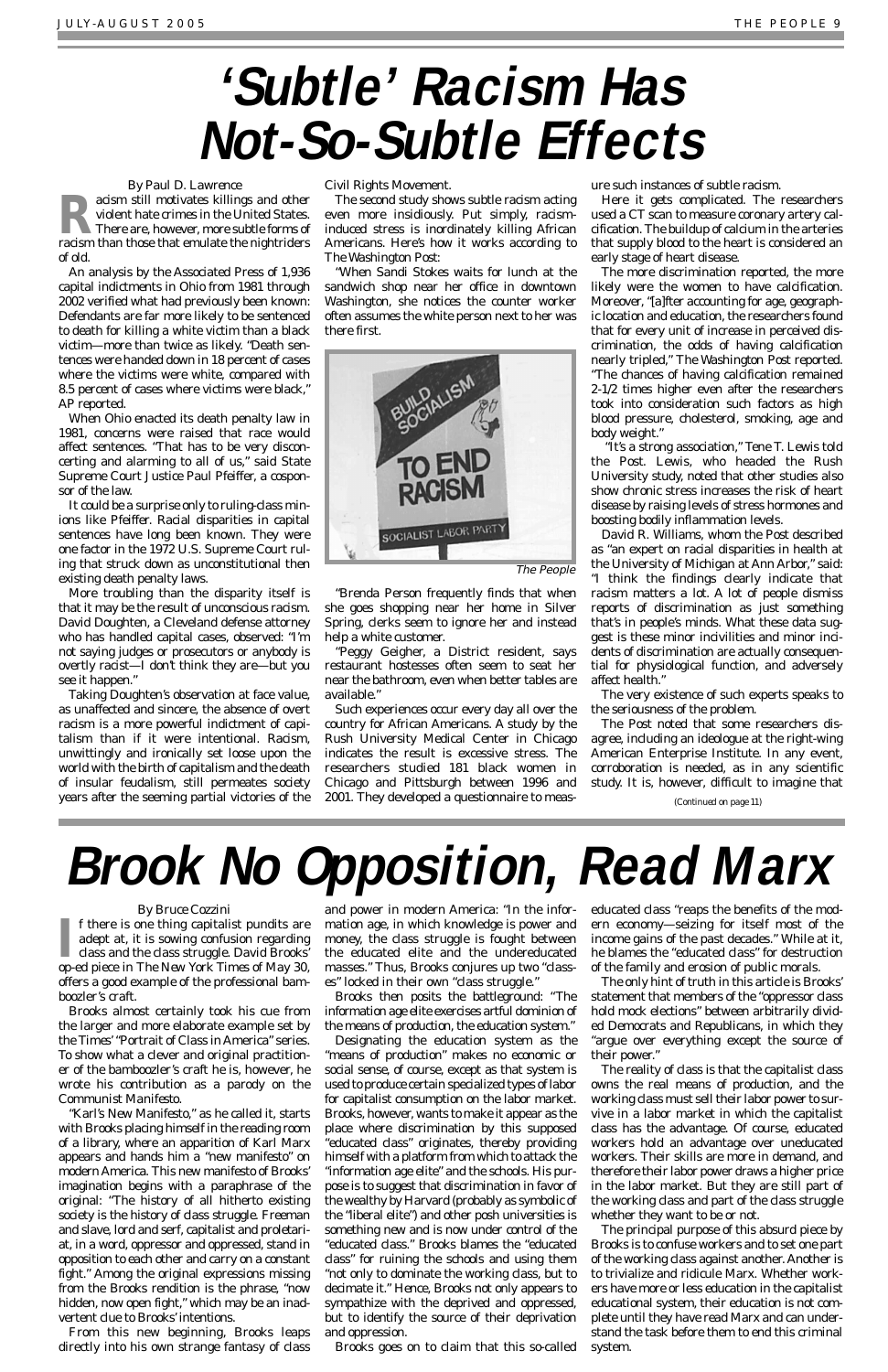Where does the funding—those pesky "soaring costs"—used to treat injured workers come from? All of it comes from surplus value, the wealth that workers produce over and above their wages. Indeed, from this surplus value, or unpaid labor, come profits, the taxes that fund the TWCC bureaucracy, as well as amounts paid out to insurance companies, or health care benefits, political donations, rent, interest, etc., or all of which go to support various business establishments.

Every worker knows that many job-related illnesses and injuries are traceable to unsafe working conditions, overwork and badly maintained equipment. Those, in turn, are traceable to capitalist greed or to capitalist desperation when the competition gets "hot." Some are traceable to inexperience and lack of proper training. All are traceable to the capitalist system. Capitalists, greedy for profit or desperate to stay in business; workers, desperate to get or to keep a job, eager to please, etc.—all act in response to the conditions that capitalism creates. It is a struggle of each against all and all against each. "Industry leads two great armies into the field against each other," as Karl Marx put it, "and each of these again is engaged in a battle among its own troops in its own ranks."

Socialism will create much different conditions. There will be no need for desperate efforts to keep up with "the competition," for jobs or anything else needed for our sustenance and well-being. The struggle for safe and decent jobs will end. All who can will participate, and all who cannot will be provided for. The industries and services will be owned collectively, and those who do the work will operate them democratically.

The industries will be used to produce the things and provide the services we need and want as safely and efficiently as all the advantages of modern technology will allow.

Job-related accidents may still happen, but not for the same reasons and certainly not with all the same consequences as today. They are certain to be rare, but even such rare occurrences will never result in the denial of medical care or plunge anyone into economic insecurity.

*Lies My Teacher Told Me*, a critical, eye-opening book that examines bourgeois bias in education, confirms that even though "class is probably the single most important variable in society," teachers and textbooks avoid class "as if it were a dirty little secret." The author, a historian, finds pedagogical fear of the class struggle so profound that "formulating issues in terms of class is unacceptable, perhaps even un-American."

The conclusion is that "education in America is rigged against the working class" so that "the working class usually forgets its own history." A criticism specific to multiculturalism is that textbooks are "willing to credit racial discrimination as the cause of poverty among blacks and Indians and sex discrimination as the cause of women's inequality but don't see class discrimination as the cause of poverty in general."

> This is my contribution of \$  $\qquad \qquad$  for the Socialist Labor Party's 2005 New Publications Fund, which will help support the SLP's work. (Please make checks/money orders payable to the Socialist Labor Party and mail to P.O. Box 218, Mountain View, CA 94042-0218.)

### Socialist Labor Party 2005 New Publications Fund

The book's chilling conclusion is that "Publishers or those who influence them have evidently concluded that what American society needs to stay strong is citizens who assent to its social structure and economic system without thought. As a consequence, today's textbooks defend our economic system mindlessly...."

A young African American man in a city ghetto, after hearing a detailed explanation of true Marxian socialism, insightfully replied, "There must be something good about it because 'the man' is always trying to convince us that it's bad." Indeed, Socialists in America have been beaten, jailed, blacklisted, deported and killed.

Multiculturalists need not worry, however, because multiculturalism poses absolutely no threat to the ruling class. It poses no threat to the profit motive, to private control over the means of production, to wage slavery, to capitalism itself. In other words, multiculturalism changes nothing. It does not cost the ruling class a nickel. Multiculturalism offers cultural identity without classconsciousness, ethnic pride without economic empowerment and a call for appreciation of diversity without insight into racism as a tool of capitalism. It fails to challenge the material base of racism. It fails even to recognize that capitalism is not inherently racist, as shown by the readiness of capitalists and tyrants of all races and nationalities to exploit workers of their own race and nationality without the slightest compunction or concern for "cultural identity," or "ethnic pride," and certainly not for the "economic empowerment" of the workers whom they exploit. Educators who wave the multicultural banner and call for tolerance, respect and mutuality ignore the fact that capitalism turns worker against worker in a bitter competition for survival. That intraclass struggle pitting worker against worker is guaranteed to pro-

mote racism in "multicultural" capitalist societies such as the United States, and exploitation, oppression and working-class *dis*unity wherever capitalism prevails, regardless of cultural diversity or the lack of it.

Multiculturalism is one more form of mystification, leading the working class away from the loving brotherhood and sisterhood that can only emerge from classconsciousness and genuine comradeship.

## . Workers' 'Compensation'

## **. . .Multiculturalism**

#### *(Continued from page 3)*

### *(Continued from page 2)*

| Name                                                                                                                                                           |  |
|----------------------------------------------------------------------------------------------------------------------------------------------------------------|--|
| <b>Address</b><br><u> 1989 - John Stoff, amerikansk politiker (d. 1989)</u>                                                                                    |  |
| Apt.                                                                                                                                                           |  |
| City                                                                                                                                                           |  |
| State<br>$\frac{2}{\pi}$ Zip                                                                                                                                   |  |
| (Political contributions are not tax deductible.) Acknowledgments will be made in The People.<br>Please indicate if a receipt is desired: $\Box$ Yes $\Box$ No |  |

### directory

**UNITED STATES**

**NATIONAL OFFICE—**SLP, PO Box 218, Mtn. View, CA 94042-0218; (408) 280- 7266; fax (408) 280-6964; email:

socialists@slp.org; Web site: www.slp.org.

**BUFFALO, N.Y.—**Email Ron Ingalsbe: Wanblee27@aol.com.

**CHICAGO—**SLP, P.O. Box 1432, Skokie, IL 60076.

**CLEVELAND—**Robert Burns, 9626 York Rd., N. Royalton, OH 44133. Call (440) 237-7933. Email: slpcleveland@yahoo.

com.

**DALLAS—**Call Bernie at (972) 458-2253. **EASTERN MASS.—**Call (781) 444-3576.

**FRESNO, CALIF.—**Paul Lawrence, 851 Van Ness Ave., Suite 211, Fresno, CA 93721-3425. Email lawrencepaul.slp@

sbcglobal.net.

**HOUSTON—**Call (281) 424-1040. Web site http://houston-

slp.tripod.com. Email: houstonSLP@frys.com.

**MIDDLETOWN, CONN.—**SLP, 506 Hunting Hill Ave.,

Middletown, CT 06457. Call (860) 347-4003.

**MINNEAPOLIS—**Karl Heck, 5414 Williams Ave., White Bear Lake, MN 55110-2367. Call (651) 429-7279. Email

k57heck@cs.com.

**NEW LONDON, CONN.—**SLP, 3 Jodry St., Quaker Hill, CT

06375. Call (203) 447-9897.

**NEW YORK CITY—**Call (516) 829-5325.

**PHILADELPHIA—**SLP, P.O. Box 28732, Philadelphia, PA 19151

**PITTSBURGH—**Call (412) 751-2613.

**PONTIAC, MICH.—**Call (586) 731-6756.

**PORTLAND, ORE.—**SLP, P.O. Box 4951, Portland, OR 97208. Call (503) 226-2881. Web: http://slp.pdx.home.mindspring.com. Email: slp.pdx@ mindspring.com.

**S.F. BAY AREA—**SLP, P.O. Box 70034, Sunnyvale, CA 94086-0034. Email: slpsfba@netscape.net.

**SEABROOK, N.H.—**Richard H. Cassin, 4 New Hampshire St., Seabrook, NH 03874.

**ST. PETERSBURG, FLA.—**Call (727) 321-0999.

### **AUSTRALIA**

Brian Blanchard, 58 Forest Rd., Trevallyn, Launceston, Tasmania 7250, Australia. Call or fax 0363-341952.

#### **CANADA**

**NATIONAL OFFICE—**Socialist Labor Party of Canada, P.O. Box 11091, Station H, Ottawa, ON K2H 7T9, Canada. Call Doug Irving at (613) 226-6682. Email: jdirving@sympatico.ca.

**VANCOUVER—**SLP, Suite 141, 6200 McKay Ave., Box 824, Burnaby, BC, V5H 4M9.

### **GREAT BRITAIN**

Jim Plant, P.O. Box 6700, Sawbridgeworth, CM21 0WA, UK.

Email: socliterature@btopenworld.com. Fax 01279-726970.

### **PUERTO RICO**

Call C. Camacho at (787) 26-0907. Email: redflags@coqui. net.

Marxian Science and

The Colleges By Daniel De Leon

An analysis of both capitalist miseducation and the false economics colleges and universities develop in defense of capitalist exploitation of workers.

> 96 pages • \$1.75 (paper) • \$3.25 (cloth) (includes postage) NEW YORK LABOR NEWS P.O. Box 218 Mtn. View, CA 94042-0218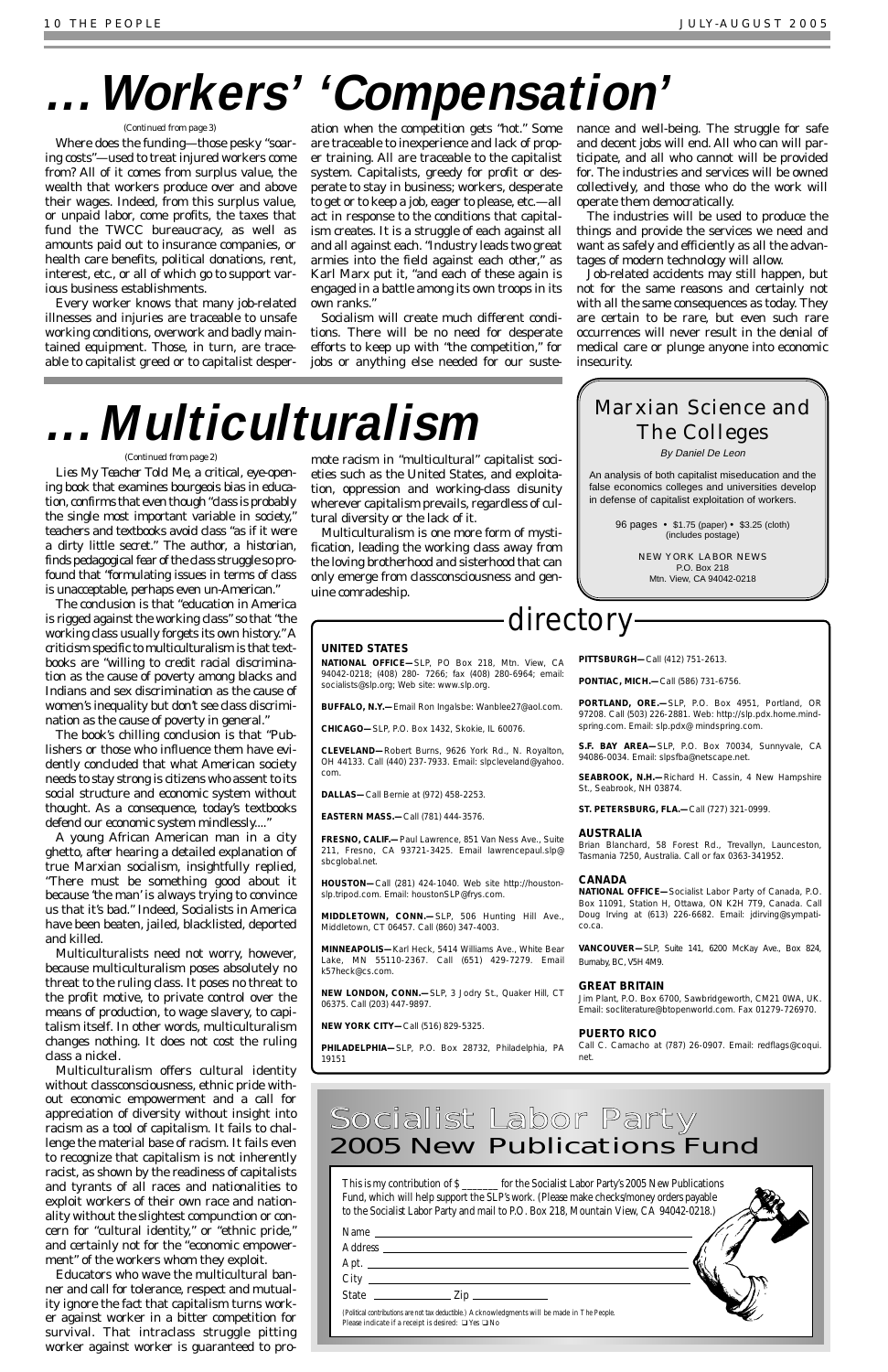of Georgia & Art Cozzini); Archie Sim \$75; Michael Preston \$50; \$30 each Richard A. Aiken (In memory of John W. Aiken), Section San Francisco Bay Area: Bill Kelley; \$20 each George E. Gray, Jill Campbell, Paul D. Lawrence, Steve Littleton; George T. Gaylord \$1.

Total: \$2,086.00

#### *Press Security Fund*

Chris Dobreff \$150; \$20 each R.E. Langh, Leonard Kitts; \$10 each Edward Leader, Richard F. Mack, Paul L. Wolf, Clara Brodsky; Douglas Aaron \$5; Ralph Rieder \$2.

Total: \$237.00

*Prisoner Subscription Fund* Reynold Elkins \$15.00 (Total)

### *SLP Leaflet Fund*

Todd M. Jordan & futureoftheunion.com \$10; Joe Frank \$5.

Total: \$15.00

*Daniel De Leon Sesquicentennial Fund* Nicholas Poluhoff \$500.00 (Total)

### **Socialist Labor Party**

### *Financial Summary*

| Balance (March 31)  \$203,508.07 |  |
|----------------------------------|--|
| Expenses (April & May) 19,035.90 |  |
| Income (April & May) 15,053.64   |  |
| Balance (May 31) 199,525.81      |  |
|                                  |  |

(April 15–June 10, 2005)

#### *New Publications Fund*

Marie & Ray Simmons \$2,000; Michael Preston \$1,500; Section Cleveland \$800; Socialist Labor Party of Canada \$500; Irene

Schelin \$250; \$200 each Chris Dobreff, Helen Deneff; \$100 each Robert K. Hofem, Sid Fink; John S. & Rosemary Gale \$60; Phillip Colligan \$53; \$50 each Anonymous, Donald Rogers, Harvey Fuller, Horace Twiford, Jim Plant, Nick York, Richard R. Farwell, Robert Bastian, Robert Ormsby; John Hagerty \$40; M.B.A. Chapman \$38; William E. Tucker \$30; George E. Gray \$26; \$25 each Emigdio Vasquez, Peter Teeuwissen, Robert Burns, Todd M. Jordan & www.futureoftheunion.com; John Houser \$23; \$20 each Edmund J. Light, F. Beedle, Gary Hemphill, Jack Blessington; Donald L. Sccott, Juliette Jackson, Marshall G. Soura, Roger Hudson; T. McGregor \$14.95; \$10 each Albert Evenich, Alexander Iwasa, Anonymous, Barbara Graymont, Clayton Hewitt, David A. Wurdeman, Louis D. Armmand, Michael Stone, Richard F. Mack; Clara Brodsky \$8; Thomas C. McEvoy \$7; \$5 each Robert F. Jensen, Stephan Graham. Total: \$6,739.95

#### *SLP Sustainer Fund*

Joan Davis \$800; Bernard Bortnick \$300; Chris Dobreff \$200; Robert P. Burns (In memory of Mary Pirincin) \$160, Robert P. Burns (In memory of Joe Pirincin) \$160; \$100 each Lois Reynolds, Winifred & Robert Hofem (In memory

### **Funds**

#### *(Continued from page 1)*

## **. . .Fox**

#### *(Continued from page 12)*

*(Continued from page 9)*

### **ACTIVITIES**

### **CALIFORNIA**

**Discussion Meetings—**Section San Francisco Bay Area will hold the following discussion meetings:

**Oakland:** July 23, 3–5 p.m., Rockridge Public Library, Community Room, 5366 College St.

**Santa Clara:** July 16 & 1:30–4 p.m.; Santa Clara Public Library, Sycamore Room, 2635 Homestead Rd.

# **...Lexis** ...De Leon ...Racism

**San Francisco:** July 30, 1:30–4 p.m., San Francisco Public Library, Conference Room, Grove & Larkin streets.

For more information please call 408-280-7266 or email slpsfba@netscape.net.

### **OHIO**

**Independence: Discussion Meeting—** Section Cleveland will hold a discussion meetingon Sunday, June 26, 1–3 p.m., Independence Days Inn, 5555 Brecksville Rd. For more information call 440- 237-7933.

### **OREGON**

**Portland: Discussion Meetings—**Section Portland will hold the following discussion meetings from 10 a.m.–12 noon at the Portland Main Library, SW Yamhill & 10th: Saturday, July 9, "Labor Unions in the 21st Century: The Coming Struggle for Power Between Labor & Capital," and Saturday, Aug. 13, "The Stressed-Out American Family." For more information call Sid at 503-226-2881 or visit the section's website at http://slp.pdx.home.mindspring.com.

ly—or was it obliviously?—wrote on to "demystify" global capitalism without a clue on how Marx was able to do it 157 years ago.

If that is not enough to persuade you that the SLP and its New Publications Fund deserve your generous support, perhaps a few more of Friedman's "demystifying" thoughts will.

To Friedman, you see, the "world is flat" because modern technology is equalizing opportunity among nations, businesses and individuals. "Globalization" is creating a "level playing field" by spreading technology around. It is reducing the greatest source of "friction" in the world, the "friction" between nations.

Well, if Friedman had read the *Communist Manifesto* from the beginning he might have learned something about another source of "friction," the *class struggle*. He might have learned that the class struggle is the poisoned well from which bubble up all other social "frictions." He might have learned that as long as capital exists the class struggle also will exist. He might even have learned that a globalized labor market combined with a globalized class struggle will flatten the world, all right, but not quite in the way he has in mind. For as long as the means of life are privately or state owned, as long as the majority of people must sell their ability to work to live, as long as the wages system survives, the class struggle will continue and the working class will be crushed flat under the weight of it all.

The Friedmans of global capitalism cannot and will not teach these things to the working class. The SLP's struggle to bring sense to combat nonsense in the "world of ideas" is not being fought out on a "level playing field." It is an uphill battle, but it is one that must be carried on. The SLP needs your help. So, please, do all you can to help by using the coupon in this issue to contribute to the SLP's New Publications Fund. Better yet, if you live in Northern California join with us at the SLP's 46th National Convention Banquet.

even subtle discrimination does its victims any good.

There was a time when the sight of a white face in an African village or a black face in a medieval European village was so rare that it was a source of wonder and amazement to the local inhabitants, but not of hatred, fear, revulsion, prejudice, or claims and counterclaims about racial superiorities and inferiorities. Capitalism destroyed all that by creating the world market, colonial conquest and otherwise tossing the world into a heap after millennia in which everything and everyone had what seemed to be their place. The transformation was as rapid as it was revolutionary, by historical standards, and it rushed minds that were still feudal and not quite bourgeois, still provincial and not yet cosmopolitan, into a new world for which the working classes were the least prepared. It was "culture shock" to end all culture shocks, and with mass ignorance, bourgeois greed, political manipulation and "religious" charlatanism thrown into the mix, modern racism was an inevitable result.

"Race" has long provided capitalism with an excellent tool for keeping workers divided and fighting amongst themselves for the limited opportunities capitalism offers. The development of classconsciousness amongst workers is the only antidote that can unite them against their exploiters and end once and for all the system that breeds racism.



*By Nathan Karp*

Answers one of the questions most frequently raised by people seeking an alternative to the capitalist political parties: "Why can't or don't all the parties calling themselves socialist unite?"

16 pp.—\$1 postpaid **New York Labor News** P.O. Box 218, Mtn. View, CA 94042-0218

is an instance in point. Individuals there will be plenty, as are to-day cropping up among the "Intellectuals" in the so-called Socialist, alias Social Democratic, alias Public Ownership party, who, no longer able to buckle their distempered cause within the belt of rule, will allow their thwarted private malevolence to lash them into seconding the capitalist's interests in creating confusion. Accordingly, it falls within the category of the duties of a healthy and strong economic organization of the Working Class to hold discussers, above all those who presume to teach, to a strict account in the proprieties of discussion, and to take drastic measures against all those who, by slinging about conclusions without furnishing the allegations of fact upon which these

#### *(Continued from page 7)*

performed by American workers who had attained a higher standard of poverty than their Mexican comrades. The lower wages then "telegraph" through the entire wages system of the country, echelon after echelon, affecting every occupation.

Of course, all of this redounds to increased profits and greater competitiveness for various capitalists as wages sink. All the while, the media proclaims with great fanfare how opportunities are being created for impoverished Mexican workers.

The only sensible response to this insane system is its total abolition—including its wages system and the commodity status of labor power —and the establishment of socialism.

> *NATIONALISM: Working-Class Nemesis*

> > **16 pages — \$1 postpaid**

**NEW YORK LABOR NEWS P.O. Box 218 Mtn. View, CA 94042-0218**